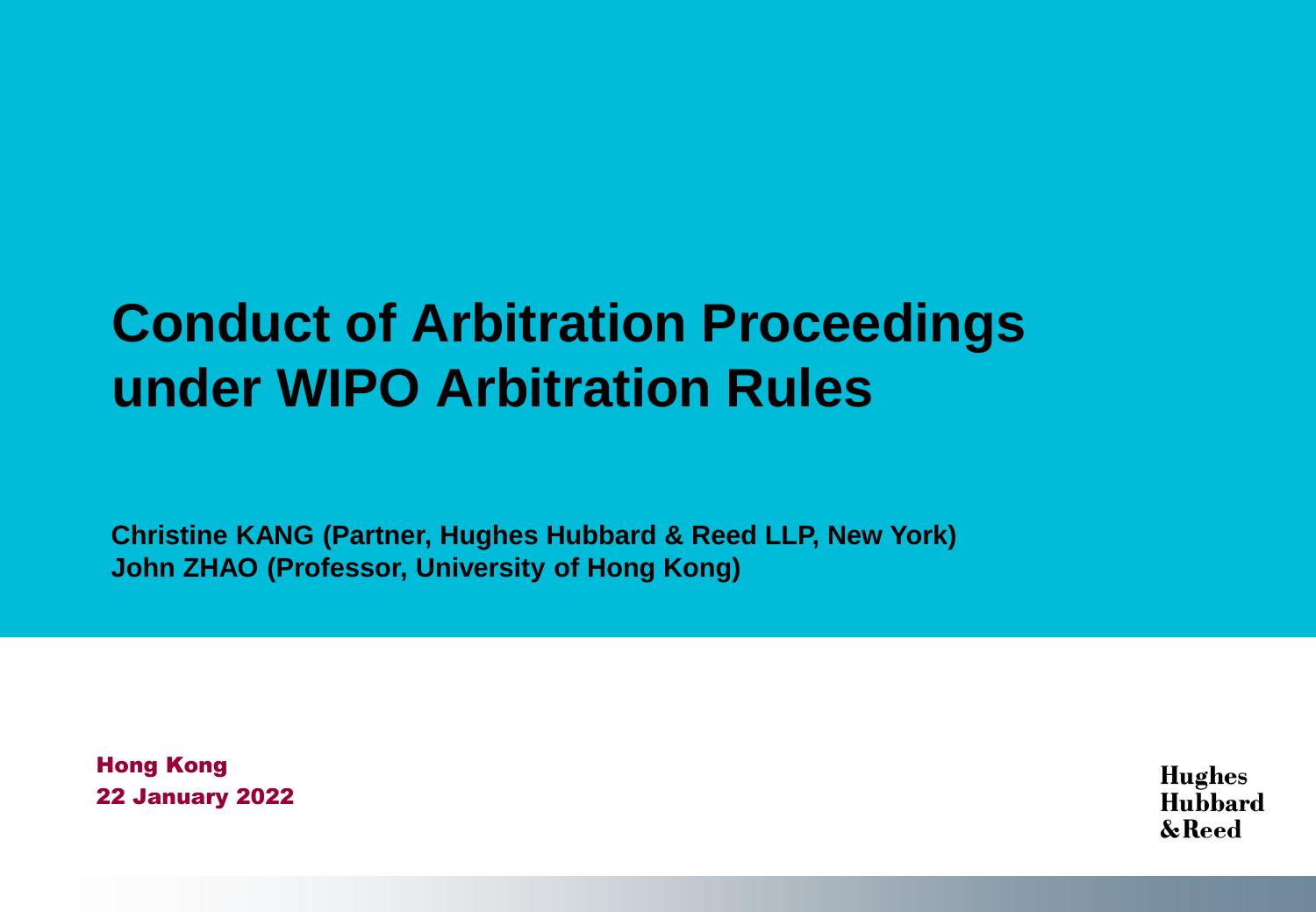### Table of Contents

- Governing Law and Rules (Slide 1)  $\times$
- General Power of Tribunal (Slide 2)  $\times$
- Timeline of Procedure (Slide 3)  $\mathsf{X}$
- Arbitrators (Slide 4 8)  $\times$
- Jurisdiction of Tribunal (Slide 9)  $\times$
- Preparatory Conference (Slide 10)  $\times$
- Written Submissions (Slide 11)  $\times$
- Evidence (Slide 12 24)  $\mathsf{X}$
- Hearing (Slide 25 26)  $\mathsf{X}$
- Dealing with Hostile Parties/Counsel (Slide 27 29)  $\times$
- China Perspective (Slide 30 34) $\chi$

2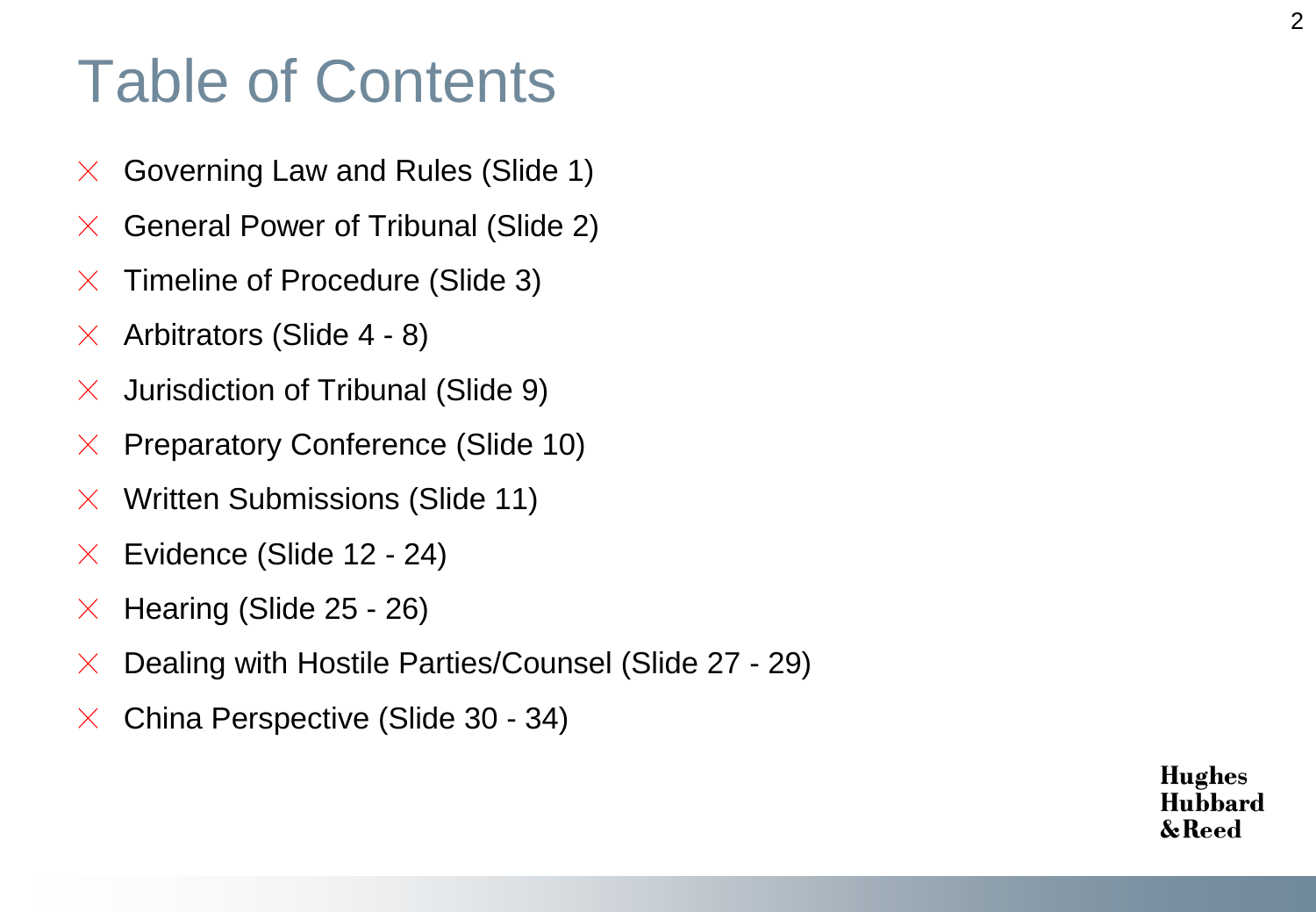## Hierarchy of Governing Law and Rules

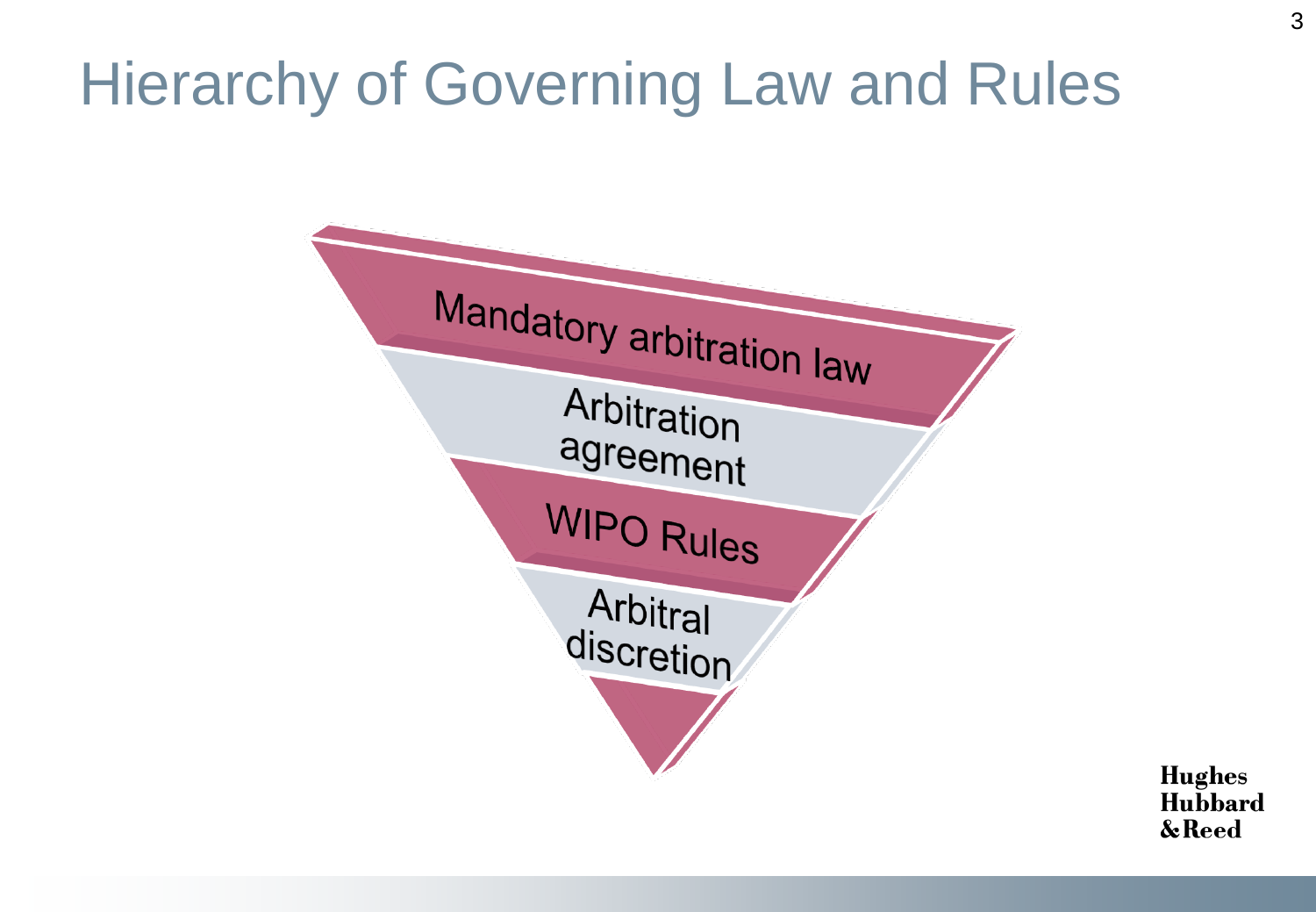# General Powers of the Arbitral Tribunal

- $\times$  WIPO Rules, Article 37: General Powers of the **Tribunal** 
	- (a) Subject to Article 3, the Tribunal may conduct the arbitration in such manner as it considers appropriate.
	- (b) In all cases, the Tribunal shall ensure that the parties are treated with equality and that each party is given a fair opportunity to present its case.
	- (c) The Tribunal shall ensure that the arbitral procedure takes place with due expedition…

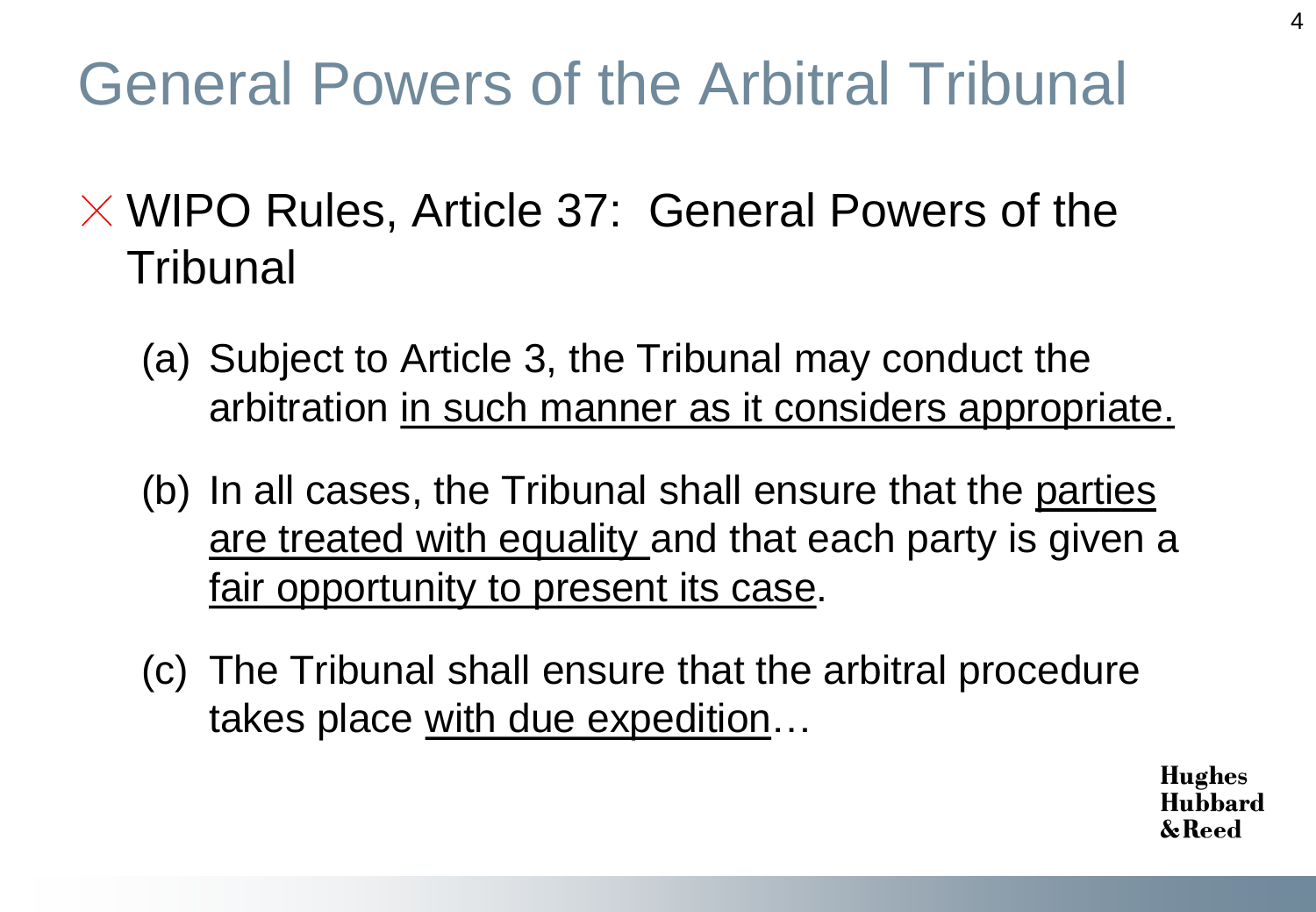#### **WIPO ARBITRATION**



#### **WIPO EXPEDITED ARBITRATION**

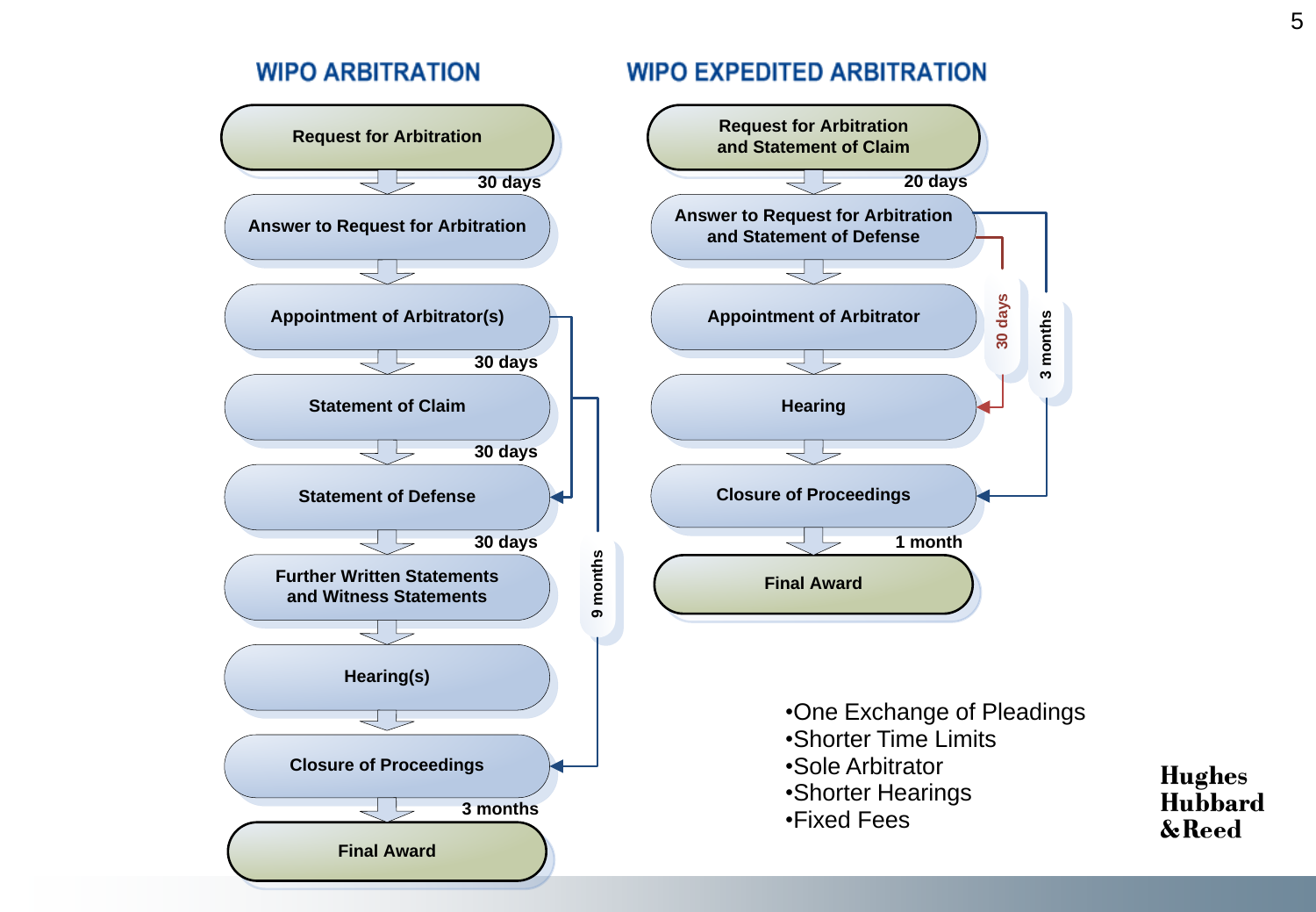## Number of Arbitrators (Article 14)

 $\times$  Article 14:

(a) The Tribunal shall consist of such number of arbitrators as has been agreed by the parties.

(b) Where the parties have not agreed on the number of arbitrators, the Tribunal shall consist of a sole arbitrator, except where the Center in its discretion determines that, in view of all the circumstances of the case, a Tribunal composed of three members is appropriate.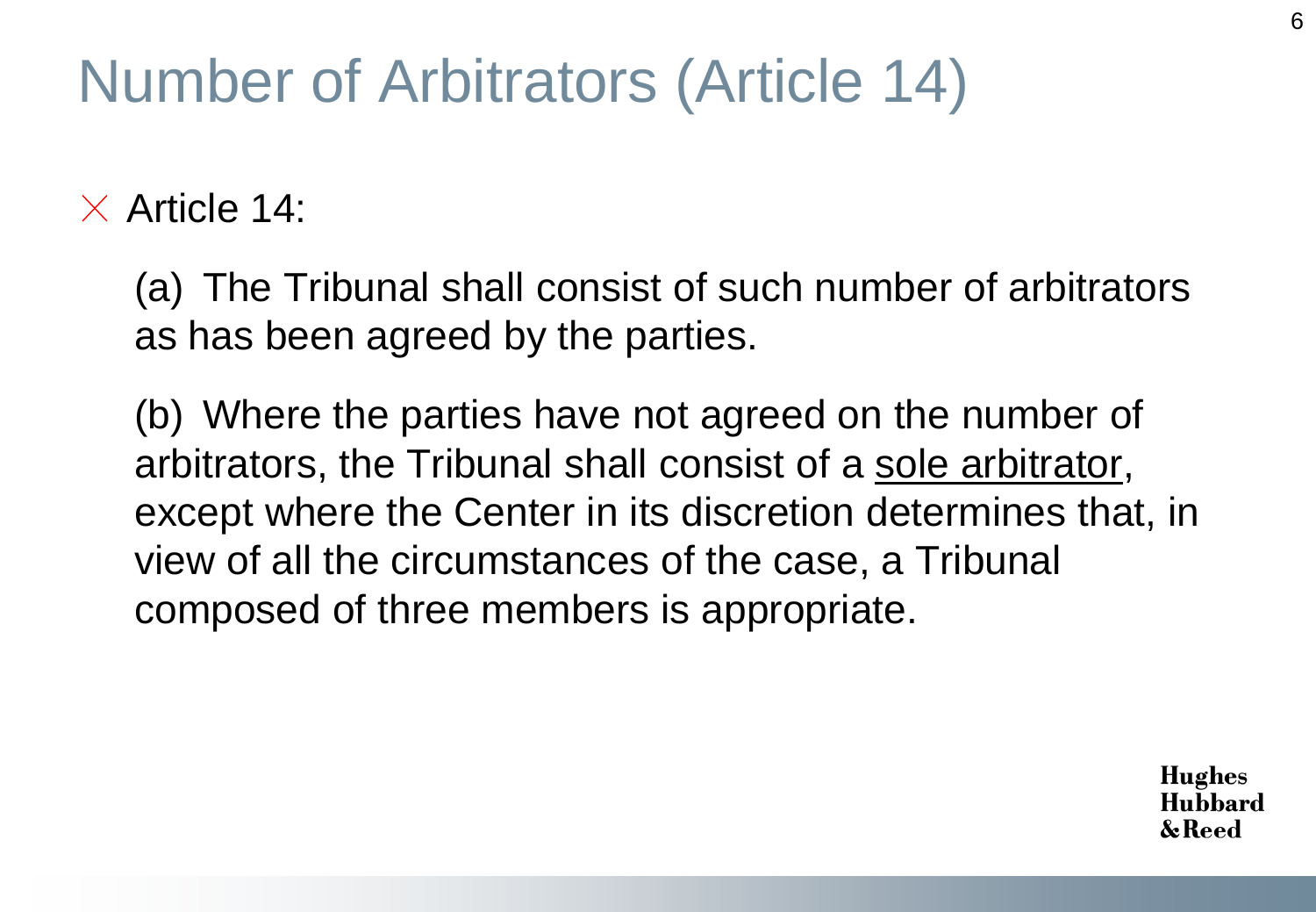# Appointment Procedures (Articles 15-19)

- $\times$  Arbitrators will be appointed following any procedure agreed by the parties: (Article 15(a))
- $\times$  If no agreed appointment procedure:
	- $\times$  A sole arbitrator is nominated jointly by the parties, failing which appointed by the Center: (Article 16)
	- $\times$  For a three-member tribunal, Claimant(s) and Respondent(s) each nominate one arbitrator and those two nominate the third. (Article 17)
	- $\times$  For multiple Claimants/Respondents, if Claimants/Respondents' joint nomination is not made, the Center shall appoint one or both arbitrators. (Article 18)
- $\times$  If the Tribunal has not been established by the agreed procedure or within 45 days after the start of the arbitration, the Tribunal shall be established by the Center under the default provisions of Article 19: Article 15(b)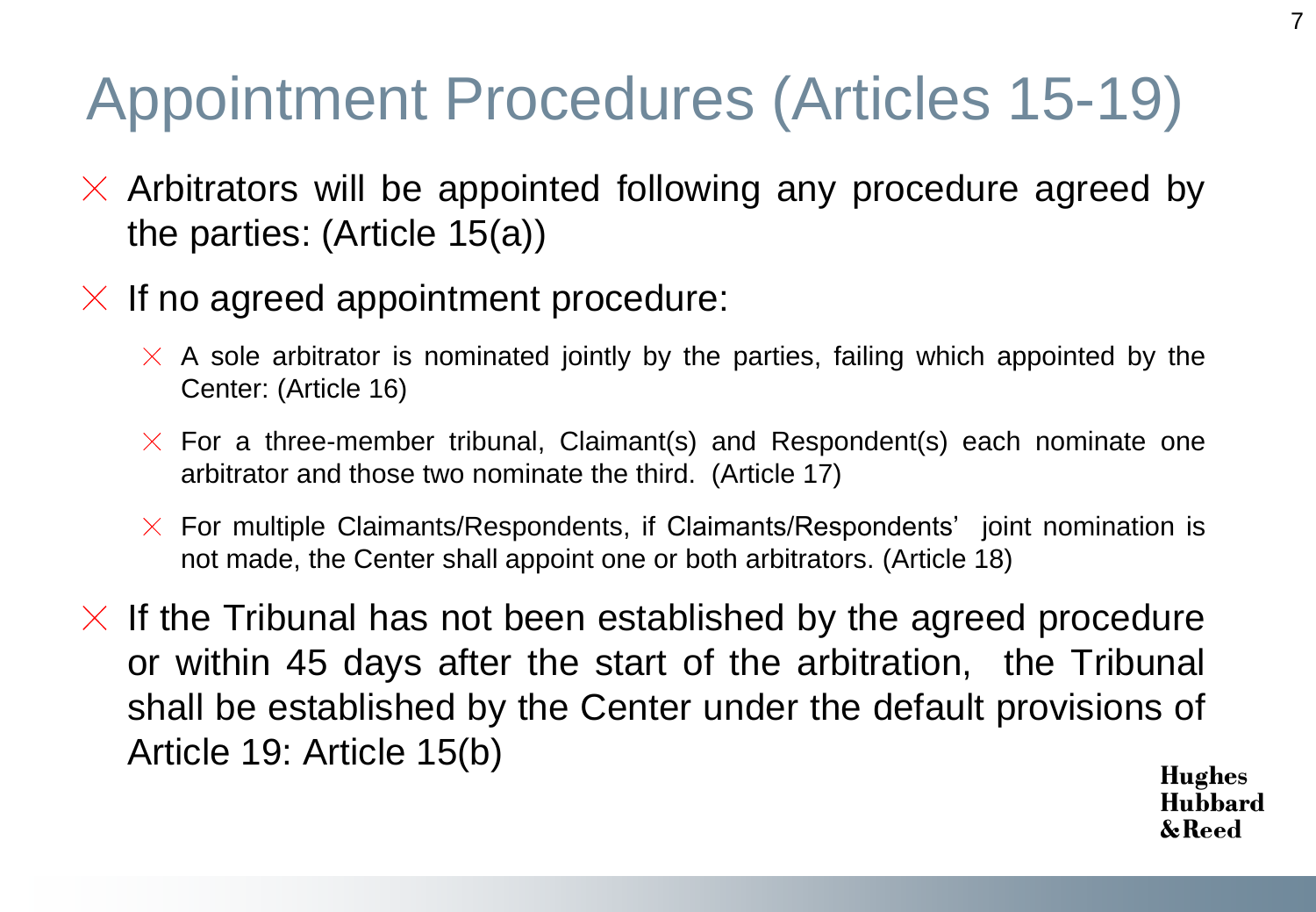## Appointment Procedures (Article 19)

- $\times$  Article 19 default procedure:
	- $\times$  Center sends the parties identical list of candidates
	- $\times$  Each party may delete names it objects to and shall rank the remaining candidates; must do within 20 days
	- $\times$  Center shall appoint from the lists, taking into account the objections and preferences of the parties
	- $\times$  If the lists have no names acceptable to both parties, Center shall appoint directly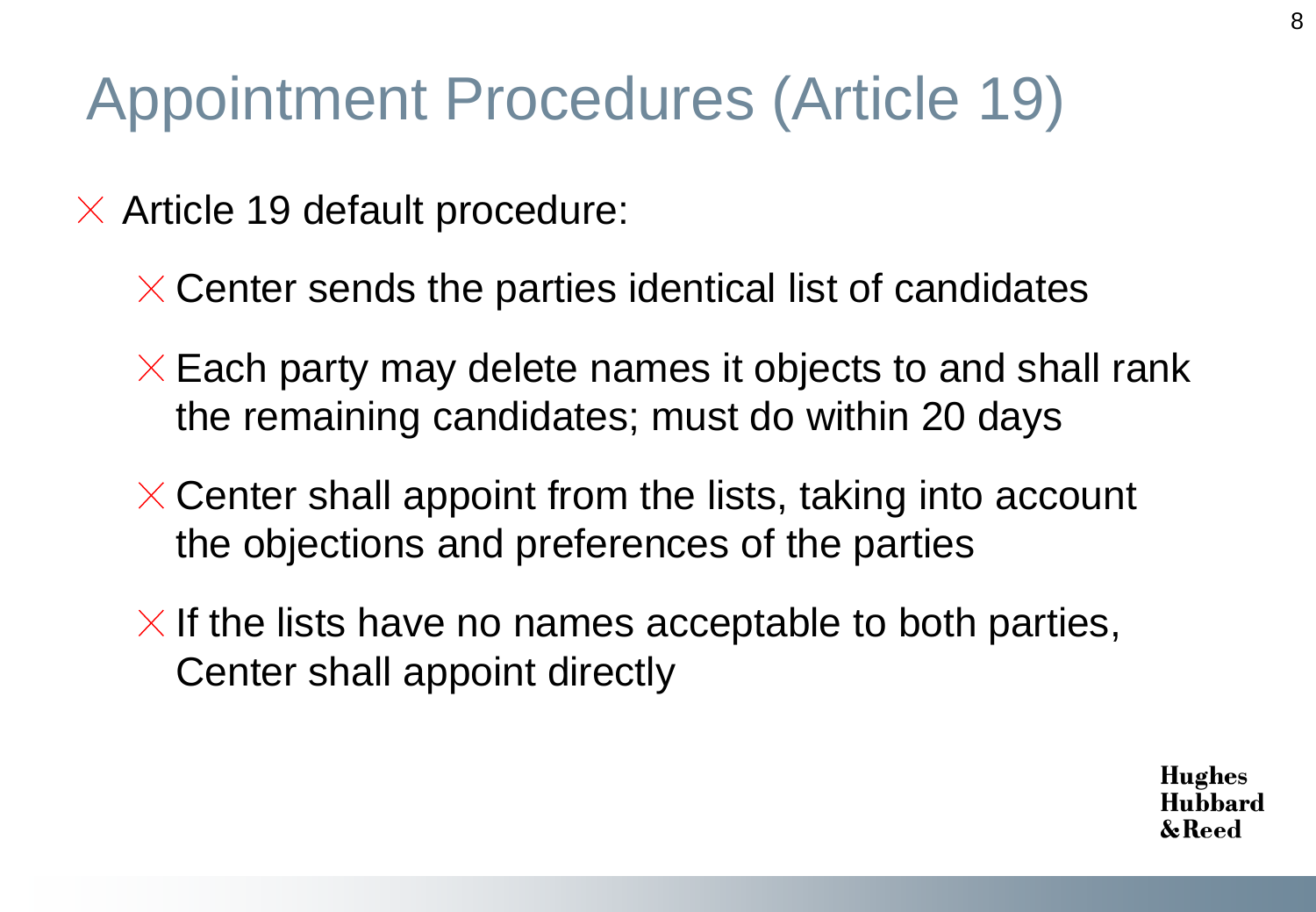# Conflicts of Interest (Article 22)

- $\times$  Arbitrators shall be "impartial and independent": Article 22(a)
- $\times$  Before accepting appointment, disclosure shall be made of any circumstances that might give rise to "justifiable doubt as to the arbitrator's impartiality or independence": Article 22(b)
- $\times$  Disclosure is also required of any such new circumstances that might arise after appointment at any stage of the arbitration: Article 22(c)
- $\times$  Duty to disclose continues throughout the entire proceeding
- $\times$  IBA Guidelines on Conflicts of Interest in International Arbitration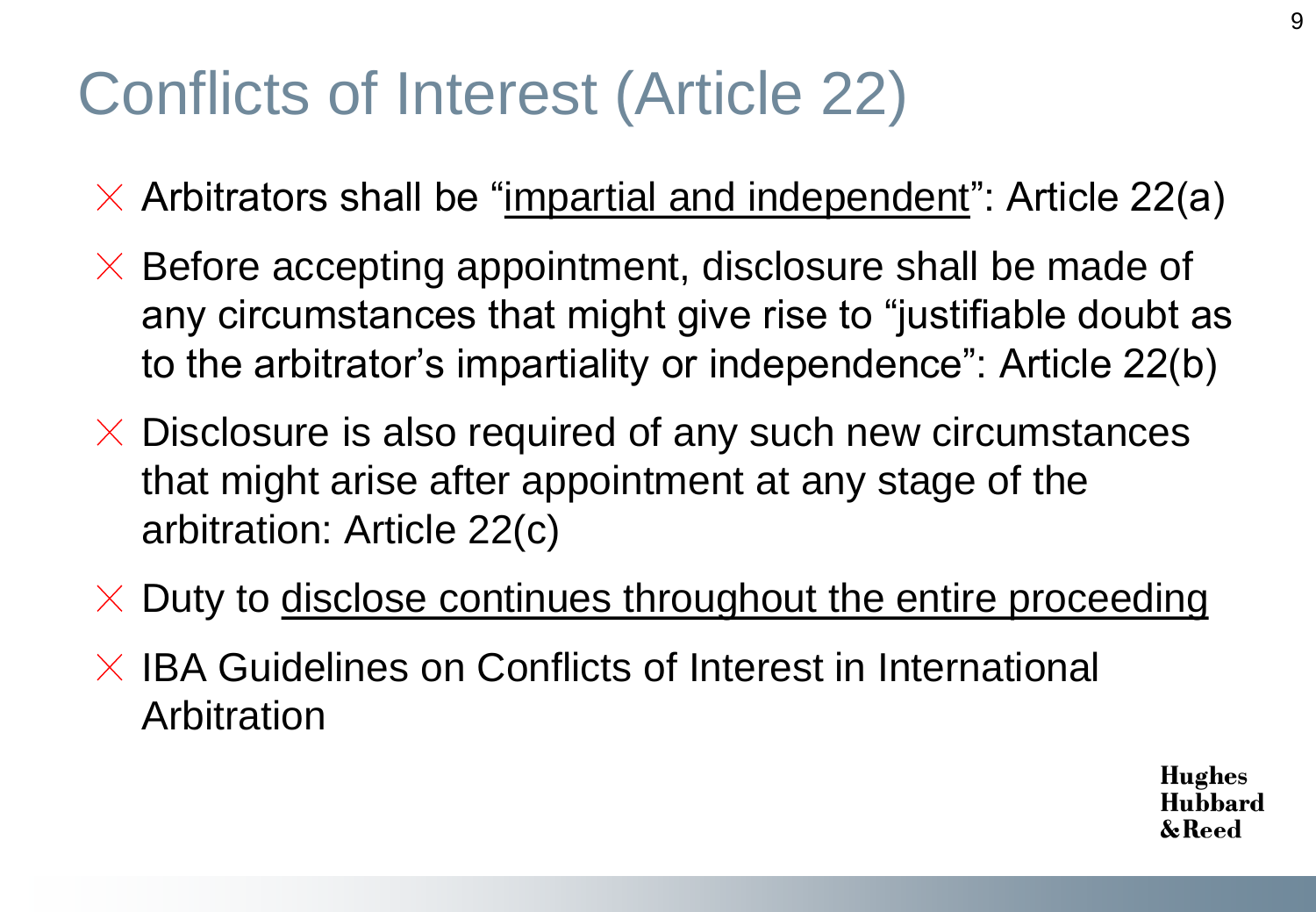## Challenges (Articles 24-29)

- $\times$  A party may challenge an arbitrator if circumstances exist that give rise to justifiable doubt as to the arbitrator's impartiality or independence: Article 24(a)
- $\times$  Challenges should be made within 15 days: Article 25
- $\times$  A party can challenge an arbitrator it appointed only for reasons it learns after the appointment is made: Article 24(b)
- $\times$  A party shall have the right to respond to the challenge: Article 26
- $\times$  If the other party does not agree or the arbitrator does not withdraw, the decision is made by the Center: Article 29
- $\times$  The Center is not required to provide reasons: Article 29
- $\times$  The <u>Tribunal may suspend or continue t</u>he arbitration proceedings during the pendency of the challenge: Article 27Hughes Hubbard

& Reed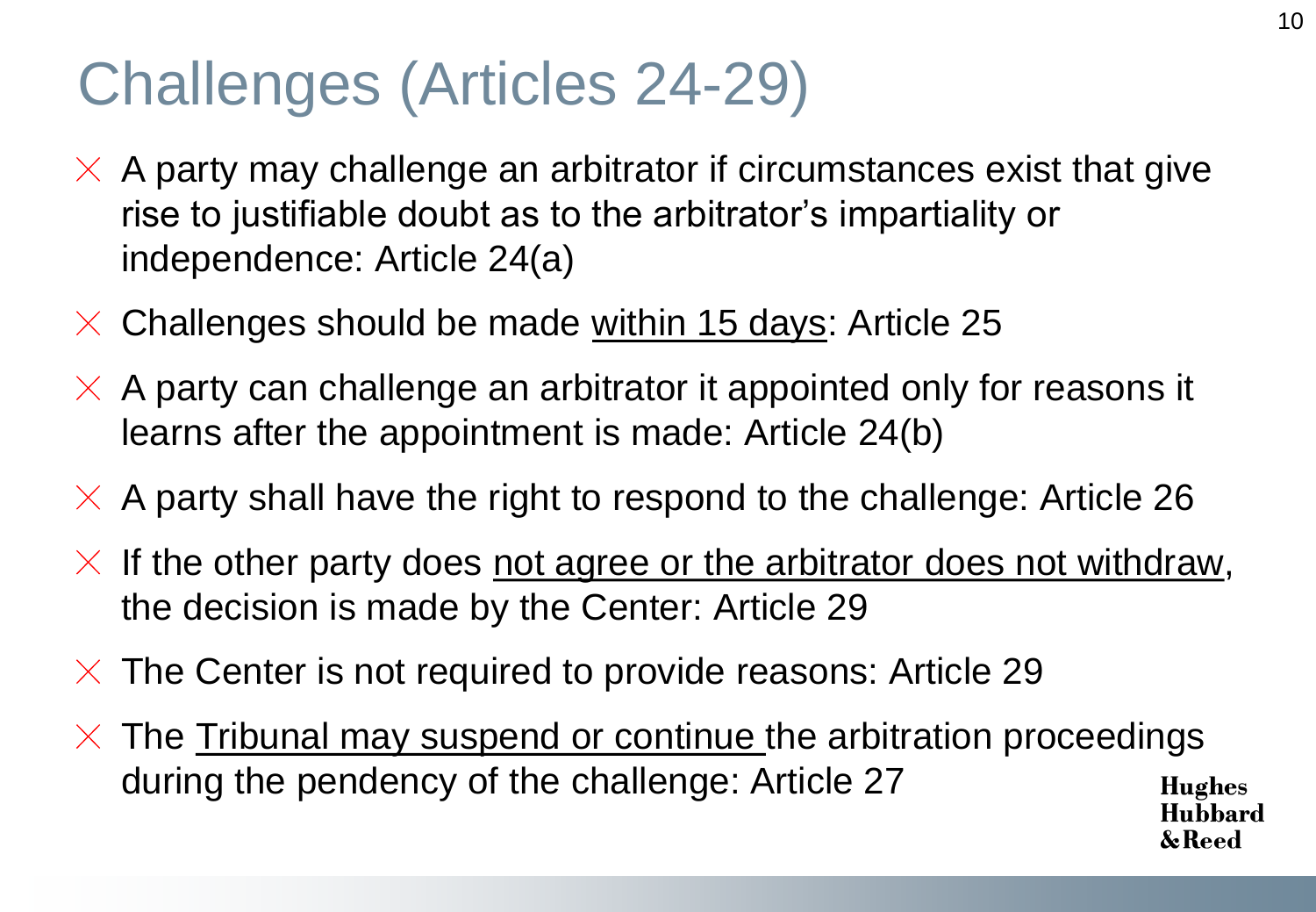# Pleas as to the Jurisdiction of the Tribunal (Article 36)

- $\times$  The Tribunal shall have the **power to hear and determine** objections to its own jurisdiction, including any objections with respect to form, existence, validity or scope of the Arbitration Agreement: Article 36(a)
- $\times$  The Tribunal shall have the power to determine the existence or validity of any contract of which the Arbitration Agreement forms part or to which it relates: Article 36(b)
- $\times$  Jurisdictional objections should be raised not later than the Statement of Defense: Article 36(c)
- $\times$  Jurisdictional objections can be decided in a preliminary award or together with the final merits award: Article 36(d)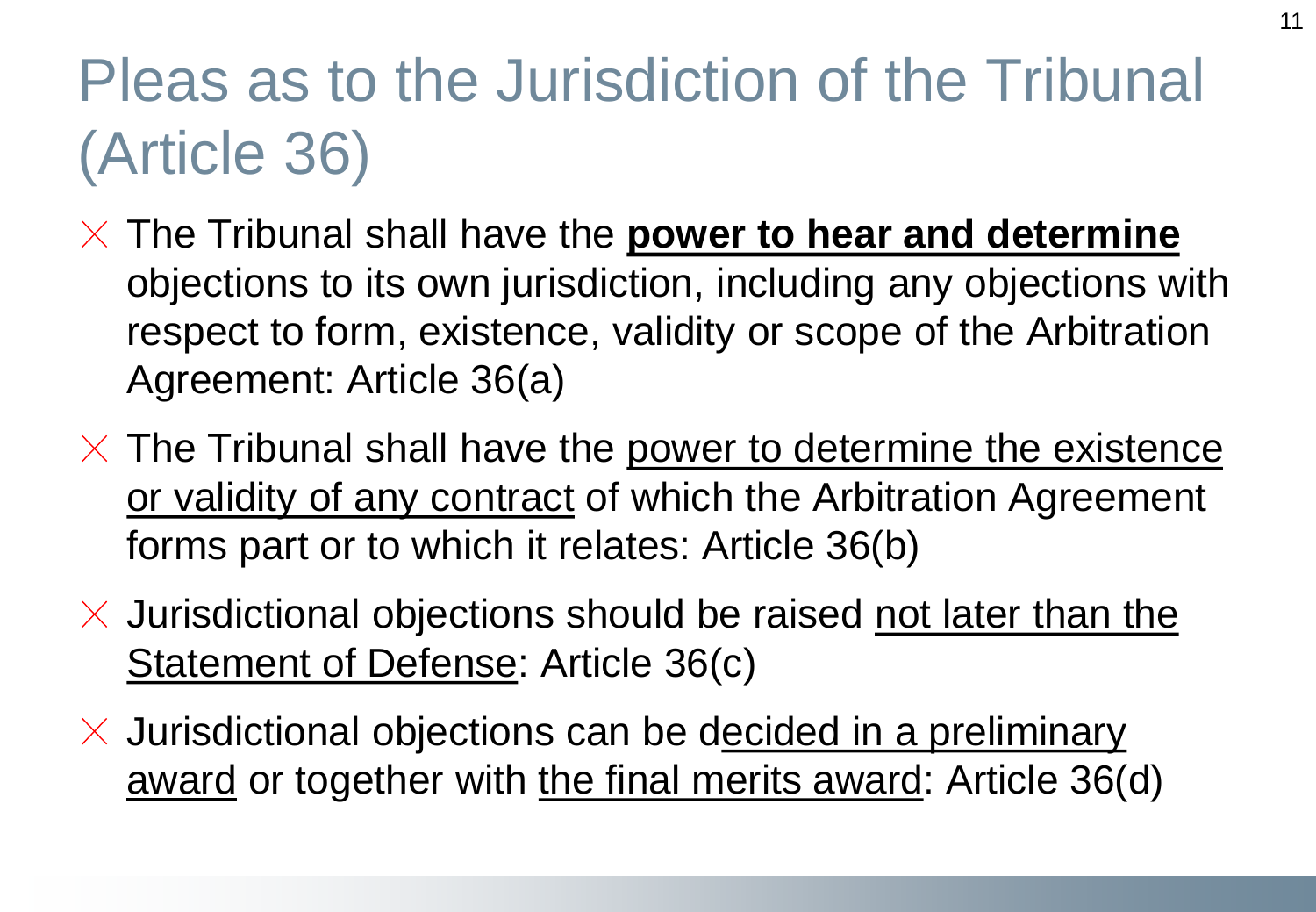## Preparatory Conference (Article 40)

 $\times$  The Tribunal shall, in general within 30 days after its establishment, conduct a preparatory conference with the parties in any suitable format for the purpose of organizing and scheduling the subsequent proceedings in a time and cost-efficient manner: Article 40

Often held by videoconference or telephone $\times$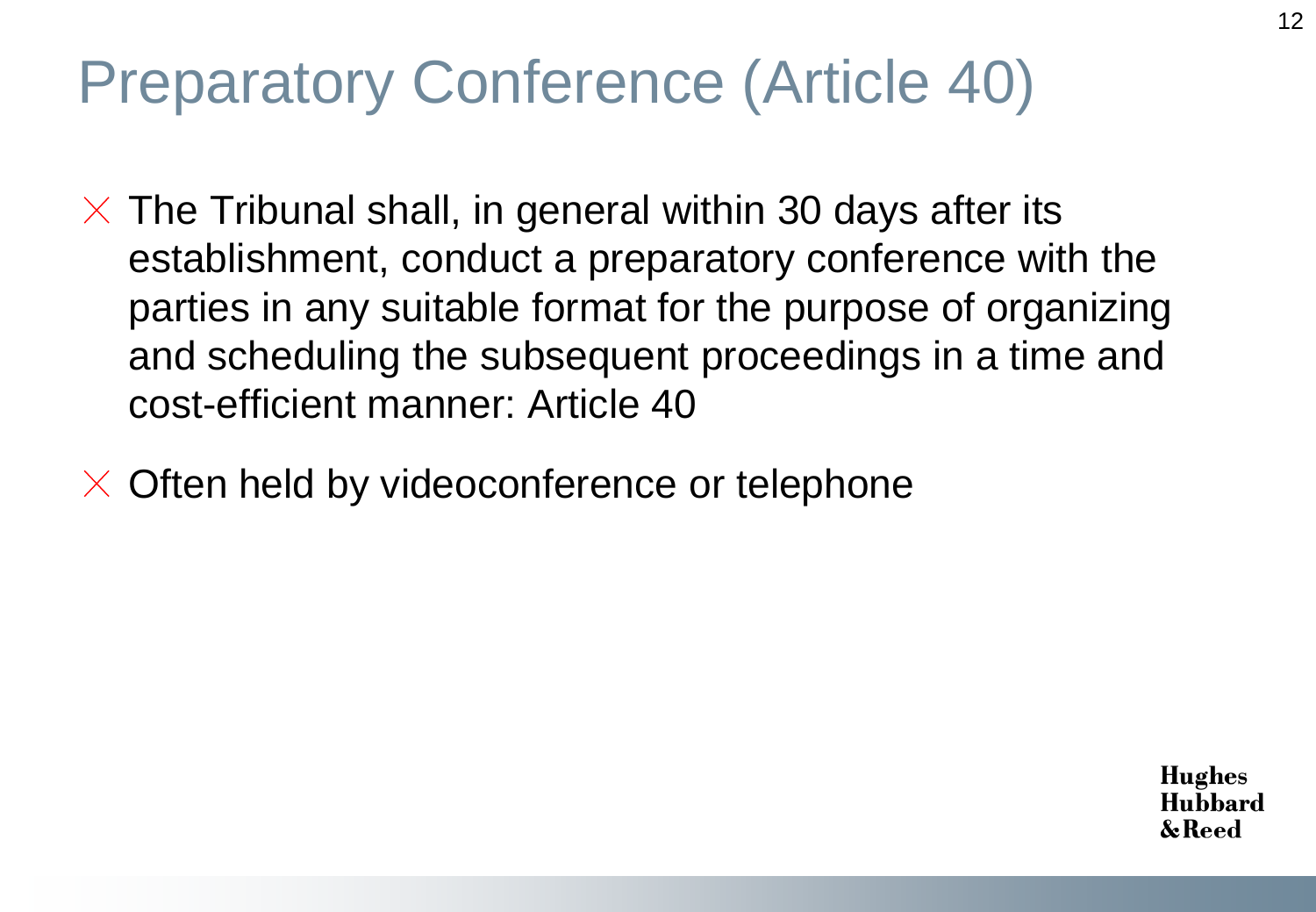## Written Submissions

- $\times$  Typically:
	- 1. Request for Arbitration (Claimant): Articles 6-10
		- Description of dispute, claims and relief sought  $\times$
	- 2. Answer and Counterclaim (Respondent): Articles 11-12 Response to claims and any counterclaims  $\times$
	- 3. Statement of Claim (Claimant): Article 41
		- Comprehensive statement of facts, legal argument and relief  $\times$ requested
		- Evidence: documents and witness statements  $\times$
	- 4. Statement of Defense (Respondent): Article 42
	- 5. Further Written Statements: Article 43
		- Statement of Reply (Claimant)  $\times$
		- Statement of Rejoinder (Respondent)  $\chi$
		- Post Hearing Memorials (if agreed/permitted)  $\times$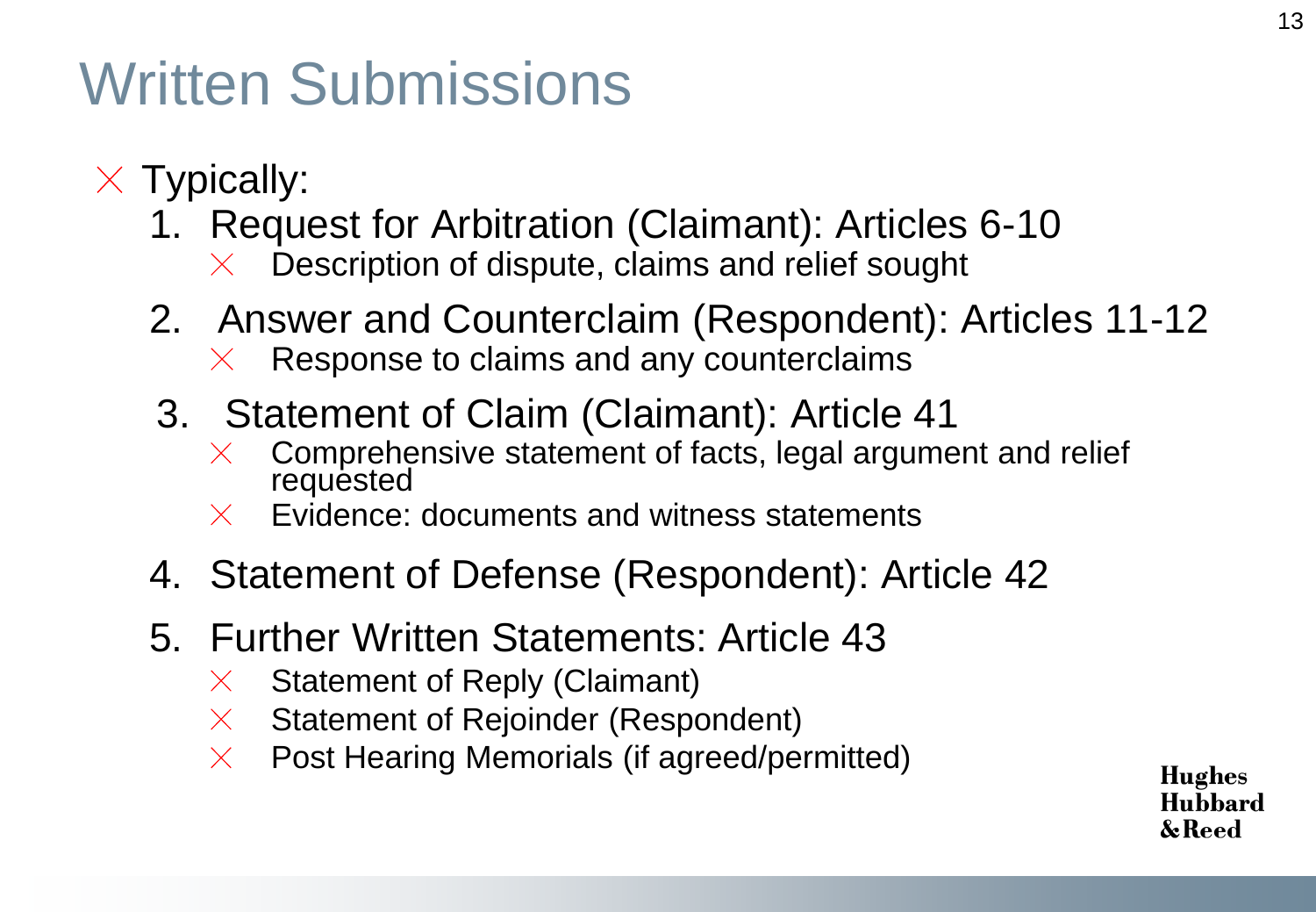# Approaches to Evidence Common Law ./. Civil Law

|                                | <b>Common law</b>                                                                              | <b>Civil law</b>                                                                                                          |  |
|--------------------------------|------------------------------------------------------------------------------------------------|---------------------------------------------------------------------------------------------------------------------------|--|
| <b>General approach</b>        | Comprehensive oral hearing<br>prepared by written<br>submissions                               | Extensive written briefs followed<br>by streamlined oral hearing(s)                                                       |  |
| <b>Documentary</b><br>evidence | Extensive discovery /<br>disclosure procedure                                                  | Each party to rely on its own<br>evidence; very limited document<br>production                                            |  |
| <b>Witness evidence</b>        | Written witness statements;<br>cross-examination by<br>opposing counsel during oral<br>hearing | No written witness statements;<br>witness evidence administered<br>by courts; questions by counsel<br>during oral hearing |  |
| <b>Expert evidence</b>         | Party-appointed experts                                                                        | <b>Tribunal-appointed experts</b>                                                                                         |  |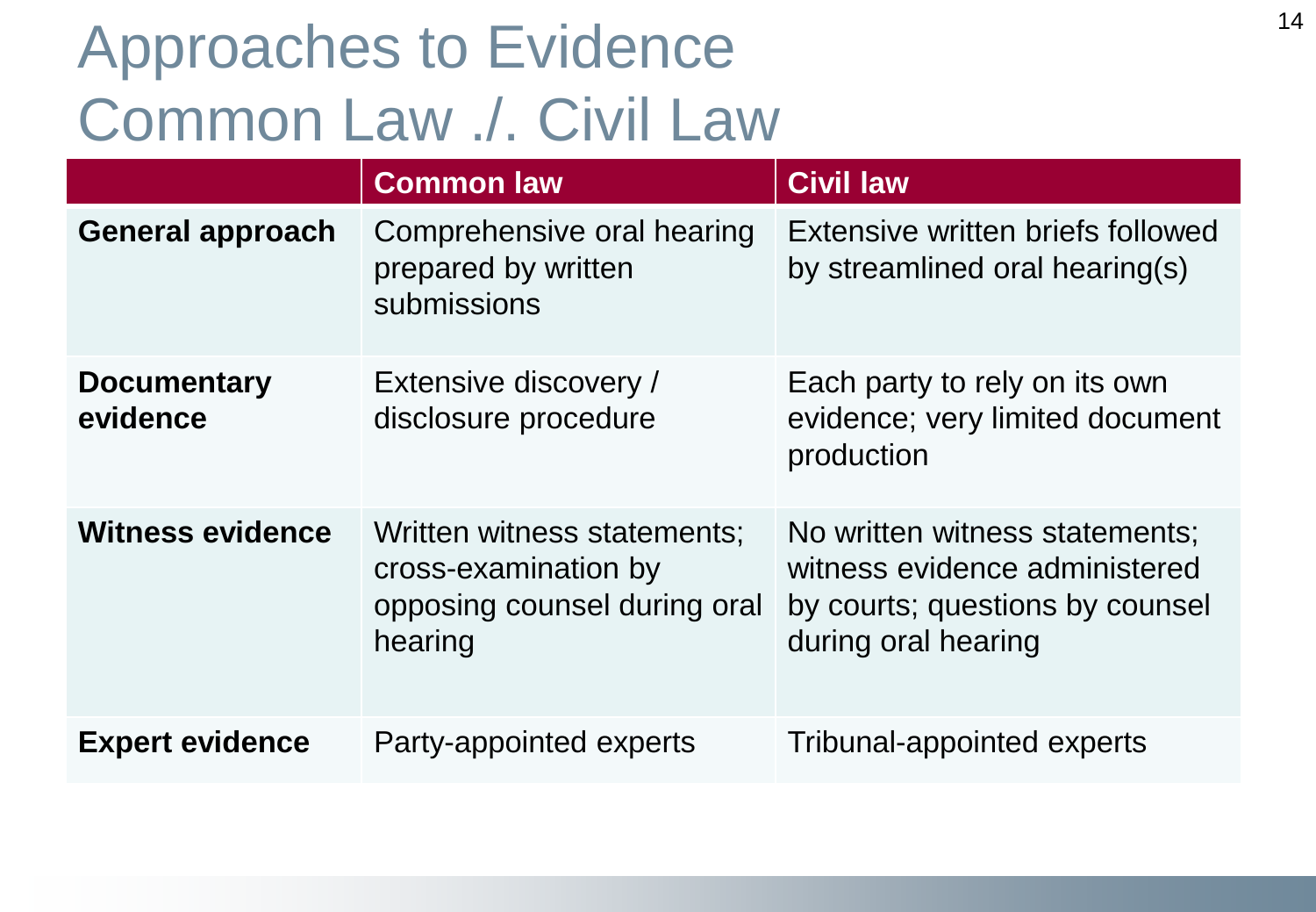# The Guiding Principle for Evidence

### Article 50

- $\times$  The Tribunal shall determine the admissibility, relevance, materiality and weight of evidence.
- $\times$  The Tribunal may, at the request of a party or on its own motion, order a party to produce such documents or other evidence as it considers necessary or appropriate.
- $\times$  Arbitrators generally do not have subpoena powers to obtain evidence from third parties and/or from outside the State where the arbitration takes place.

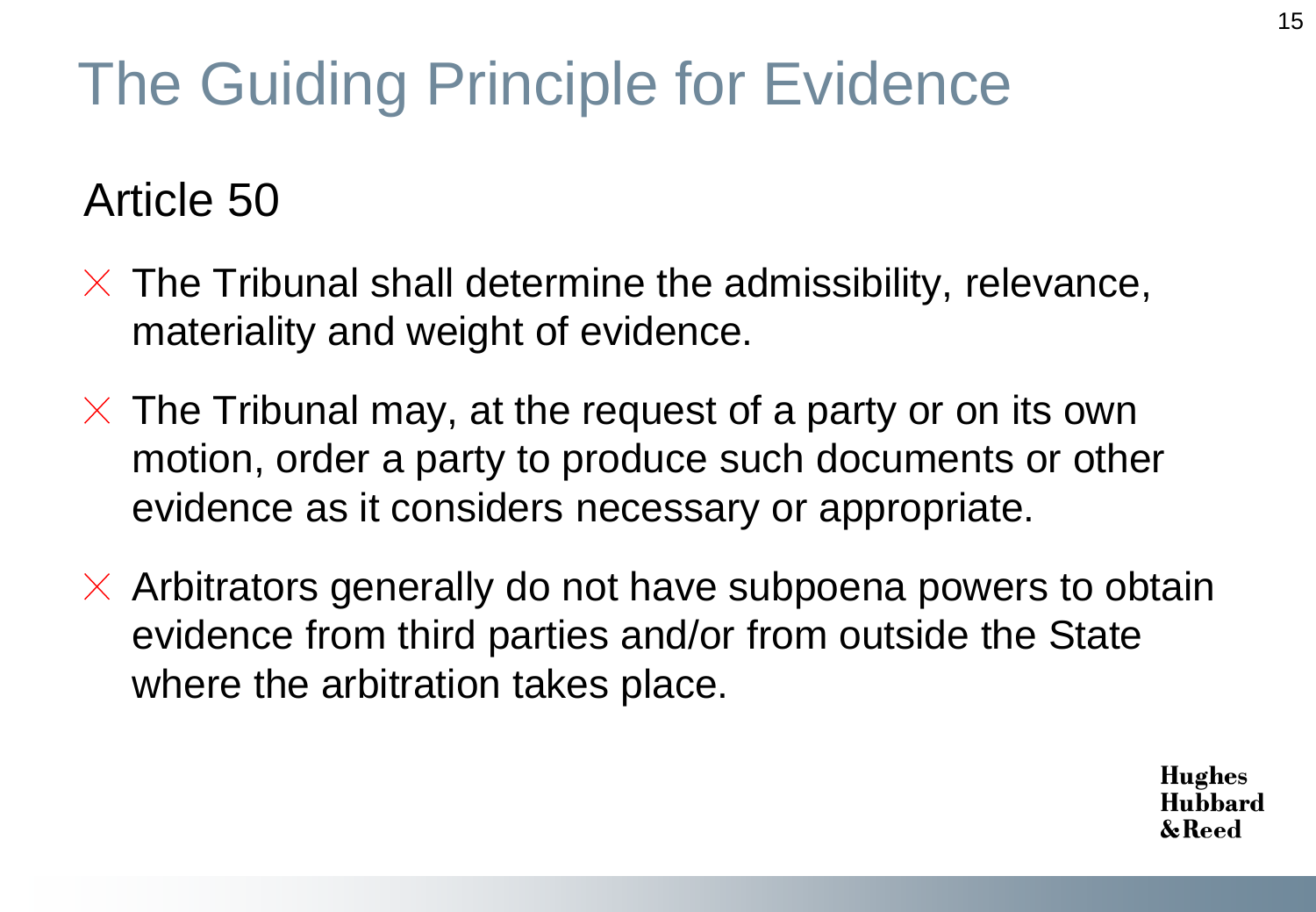### Assistance from National Courts in the Taking of Evidence

#### $\times$  Art. 27 UNCITRAL Model Law

- $\times$  The arbitral tribunal or a party with the approval of the arbitral tribunal may request from a competent court assistance in taking evidence.
- $\times$  § 1050 ZPO (Germany)
	- $\times$  (...) or performance of other judicial acts which the arbitral tribunal is not empowered to carry out.
- $\times$  The UK Arbitration Act, 1996, s.43
	- $\times$  A party can apply to the Court for an Order to compel a witness to attend **and** to bring any material documents in his possession.

#### $\times$  U.S. Code § 1782

 $\times$  A district court may order a person residing within that District to give testimony or produce documents "for use in a foreign or international tribunal".

#### **P.R. China Consultation Draft of Revised Arbitration Law**

 $\times$  Prior to or during the arbitration procedure, parties may request the People's Court...to take interim measures, including **property preservation, evidence preservation, and conduct preservation**".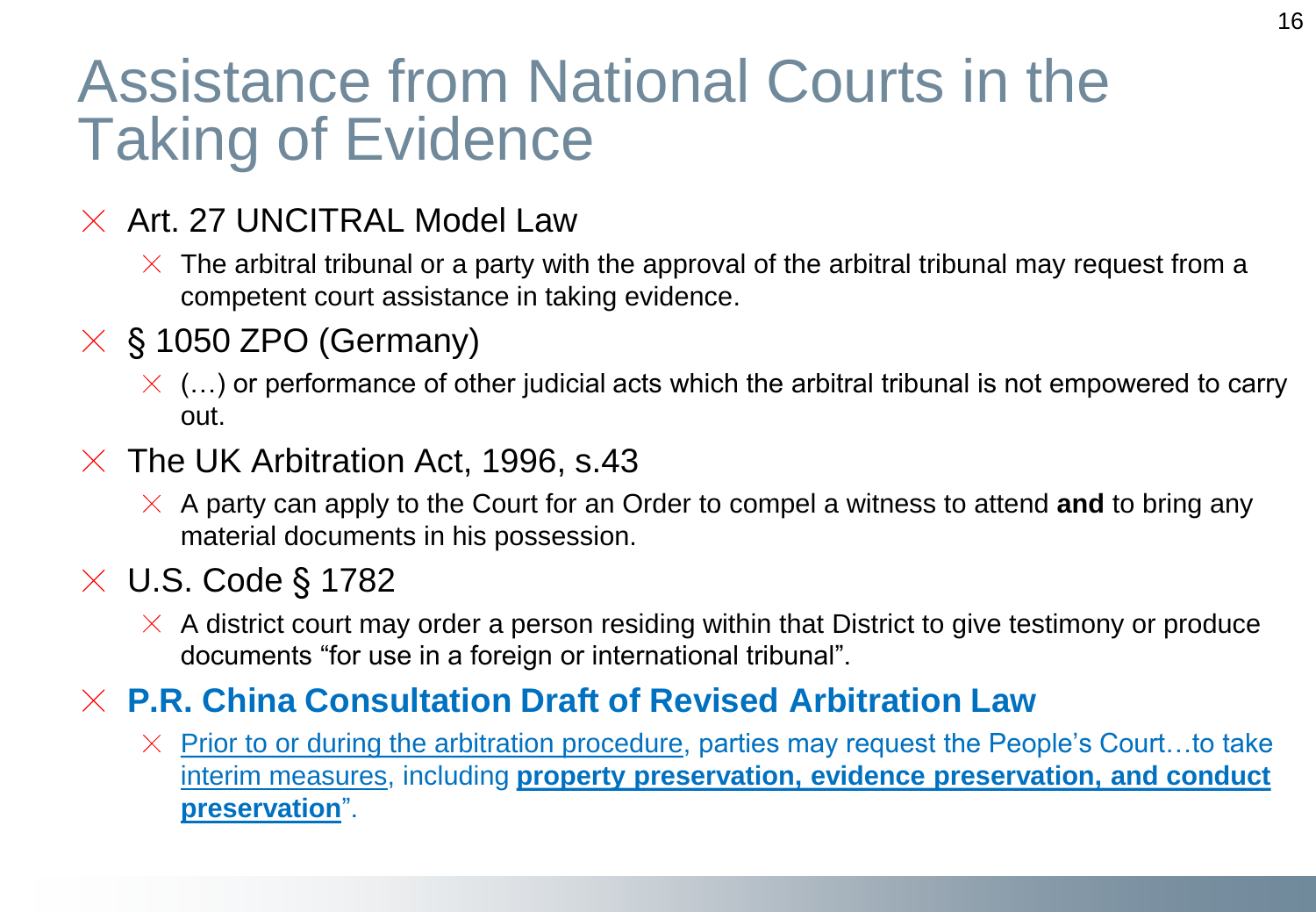# Disclosure/Discovery of Documents

- $\times$  Typically:
	- 1.Parties produce documents on which they rely
		- $\times$  WIPO Rules, Arts 41(c); 42(b)
	- 2.Parties exchange requests for documents
	- 3.Parties ask Tribunal to order production of specific documents or categories of documents that have not been produced voluntarily
		- $\times$  WIPO Rules, Art. 50(b)
	- 4.Tribunal must rule criteria?
		- $\times$  WIPO Rules, Art. 50(b): "the Tribunal may...order a party to produce such documents or other evidence as it considers necessary or appropriate"
		- $\times$  WIPO Rules, Art. 37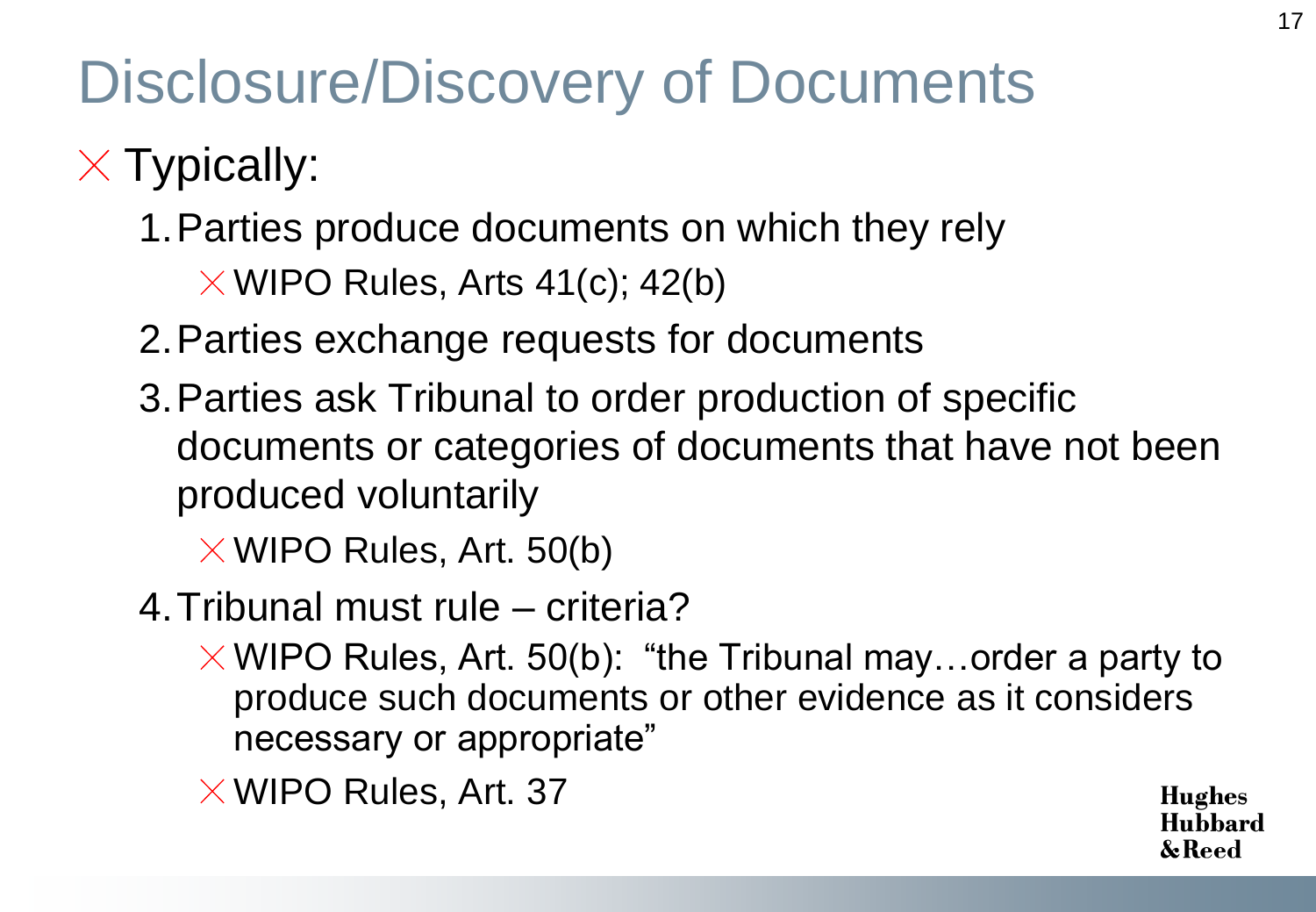# Form of Testimony of Witnesses

 $\times$  Article 56(d) – testimony can be by written statements

- $\times$  Art. 55(a) at the request of either party, the tribunal will hold an oral hearing and will allow presentation of evidence by witnesses, including expert witnesses
- $\times$  Art. 56(c) provides: "Any witness who gives oral evidence may be questioned, under the control of the Tribunal, by each of the parties. The Tribunal may put questions at any stage of the examination of the witnesses."
- $\times$  Art. 56(e) provides that each party is responsible for the practical arrangements, cost and availability of any witness which it calls
- $\times$  Art. 56(f) provides that the Tribunal shall determine whether any witness shall retire during any part of the proceedings, particularly during the testimony of other witnesses Hughes Hubbard

18

& Reed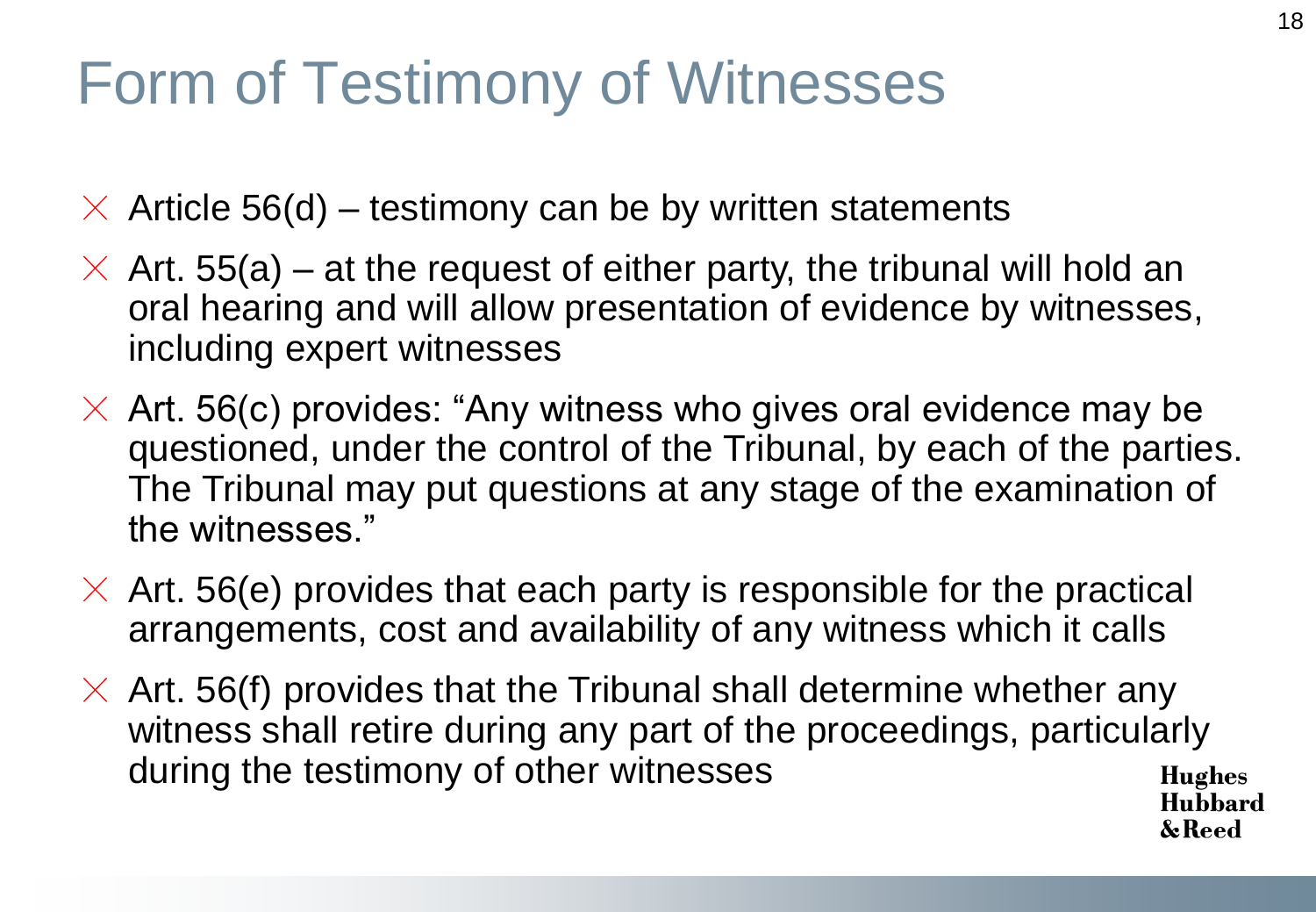# Expert Witnesses Appointed by Tribunal

#### **Experts appointed to assist the Tribunal – Article 57**

- $\times$  Art. 57(a) the Tribunal can appoint experts after consultation with the parties
- $\times$  Art. 57(b) the Tribunal will provide the expert's report to the parties, who shall be given the opportunity to express, in writing, their opinion on the report
- $\times$  Art. 54 contains provisions for dealing with the disclosure of trade secrets and other confidential information
- $\times$  Art. 57(c) the parties can request to question the expert at the hearing
- $\times$  Art. 57(d) "The opinion of any expert on the issue or issues submitted to the expert shall be subject to the Tribunal's power of assessment of those issues in the context of all the circumstances of the case, unless the parties have agreed that the expert's determination shall be conclusive in respect of any specific issue."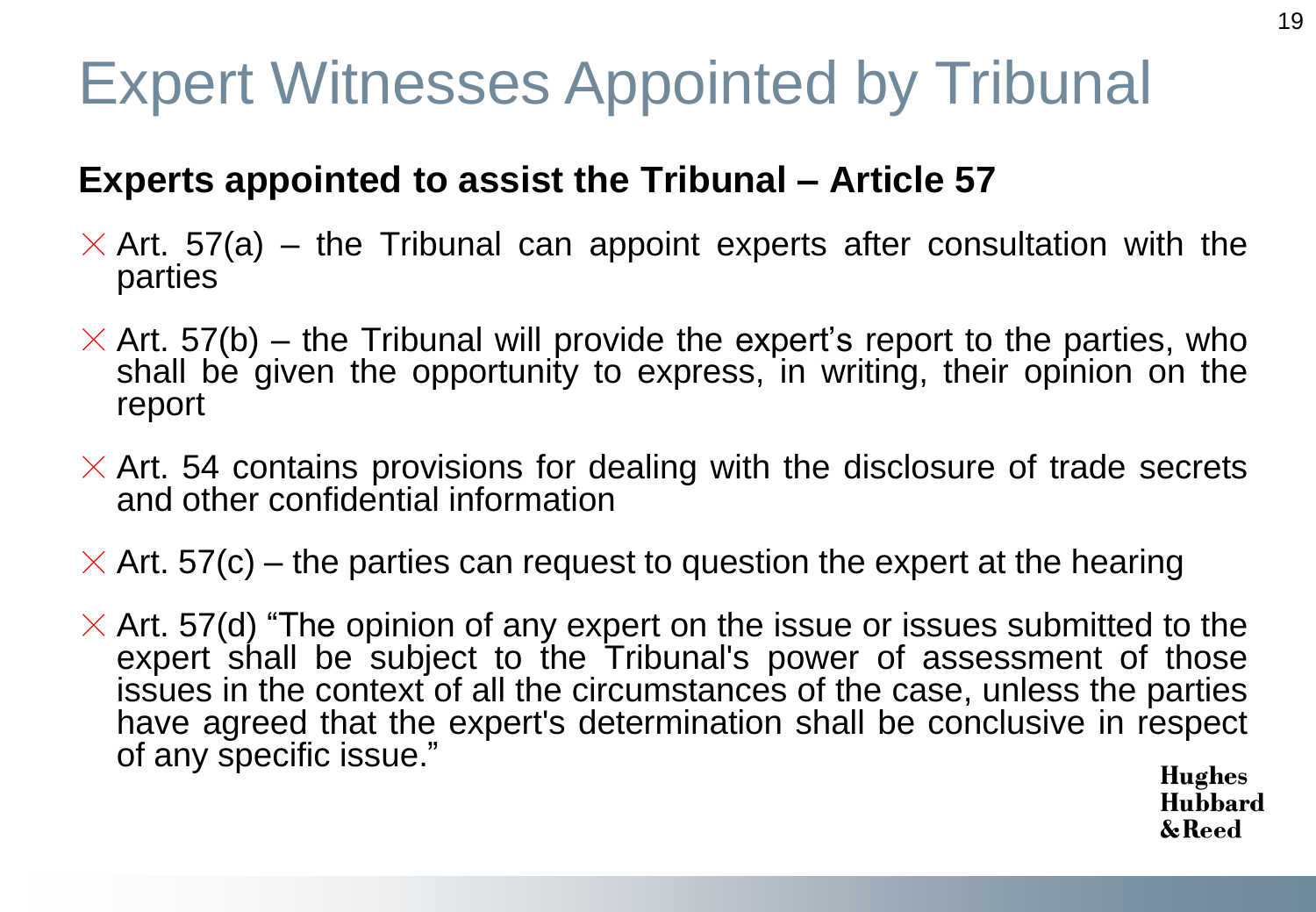### Party Appointed Experts

- Parties can submit testimony from experts they appoint *[IBA Rules on the Taking of Evidence in International Arbitration (2020) Art. 5.1]*
- $\times$  Party-Appointed Experts are generally required to appear for testimony at an evidentiary hearing. *[IBA Rules on the Taking of Evidence in International Arbitration (2020) Art.8.1 ]*
- $\times$  Party-Appointed Experts may be ordered by the Arbitral Tribunal to meet and confer to: (a) attempt to reach agreement on the issues within the scope of their Expert Reports; (b) record in writing any such issues on which they reach agreement, any remaining areas of disagreement and the reasons therefor. *[IBA Rules on the Taking of Evidence in International Arbitration (2020) Art. 5.4]*
- Party-Appointed Experts can be requested to sit side-by-side at the witness table for "witness conferencing" *[IBA Rules on the Taking of Evidence in International Arbitration (2020) Art. 8.4(f)]*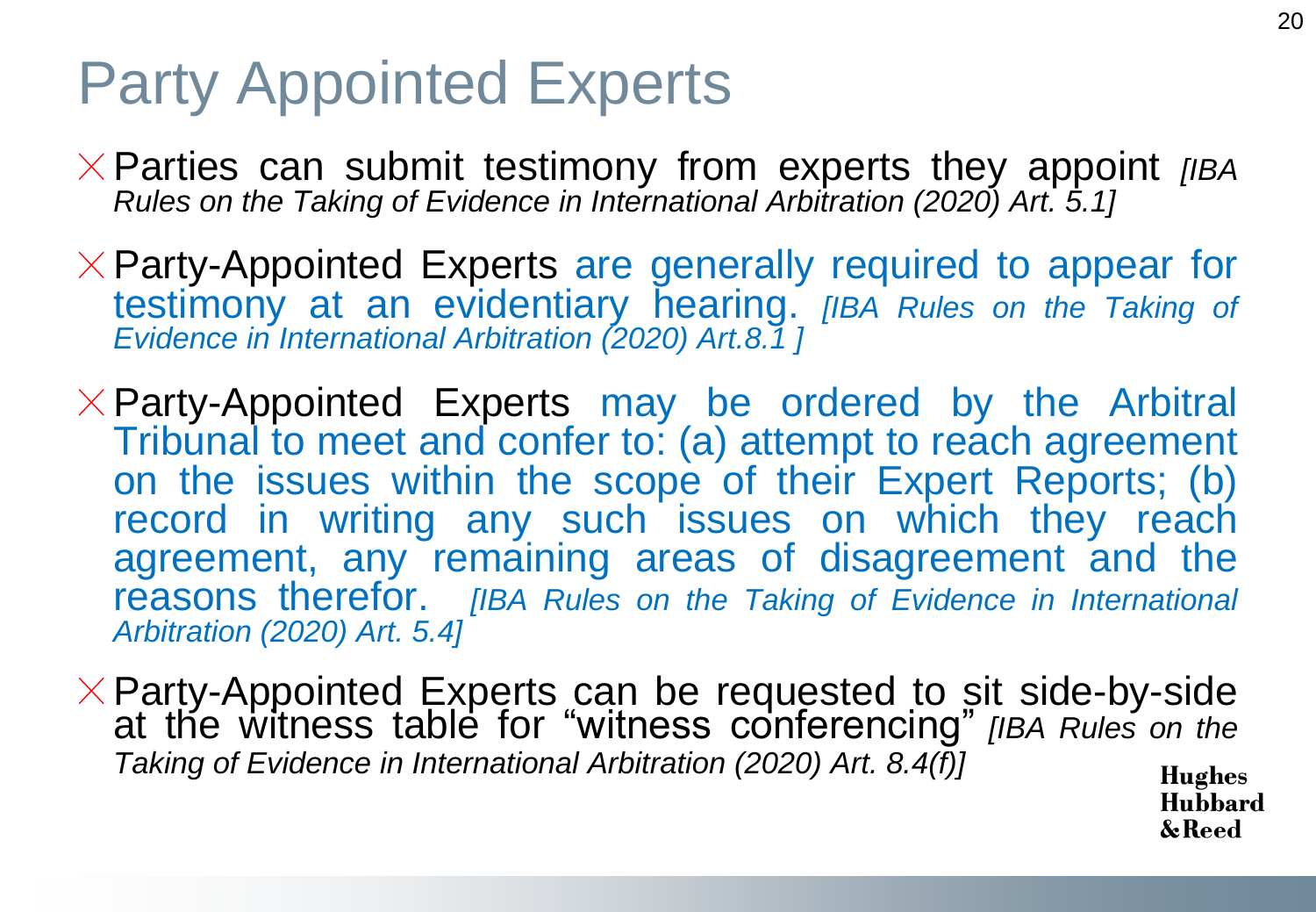## Presentation of Scientific and Technical Evidence (1)

### **Experiments – Article 51**

- $\times$  **Art. 51(a)** "A party may give notice to the Tribunal and to the other party at <u>any reasonable time before a hearing</u> that specified experiments have been conducted on which it intends to rely. The notice shall specify the purpose of the experiment, a summary of the experiment, the method employed, the results and the conclusion. The other party may by notice to the Tribunal request that any or all such experiments be repeated in its presence. If the Tribunal considers such request justified, it shall determine the timetable for the repetition of the experiments."
- $\times$  "experiments" shall include tests or other processes of verification.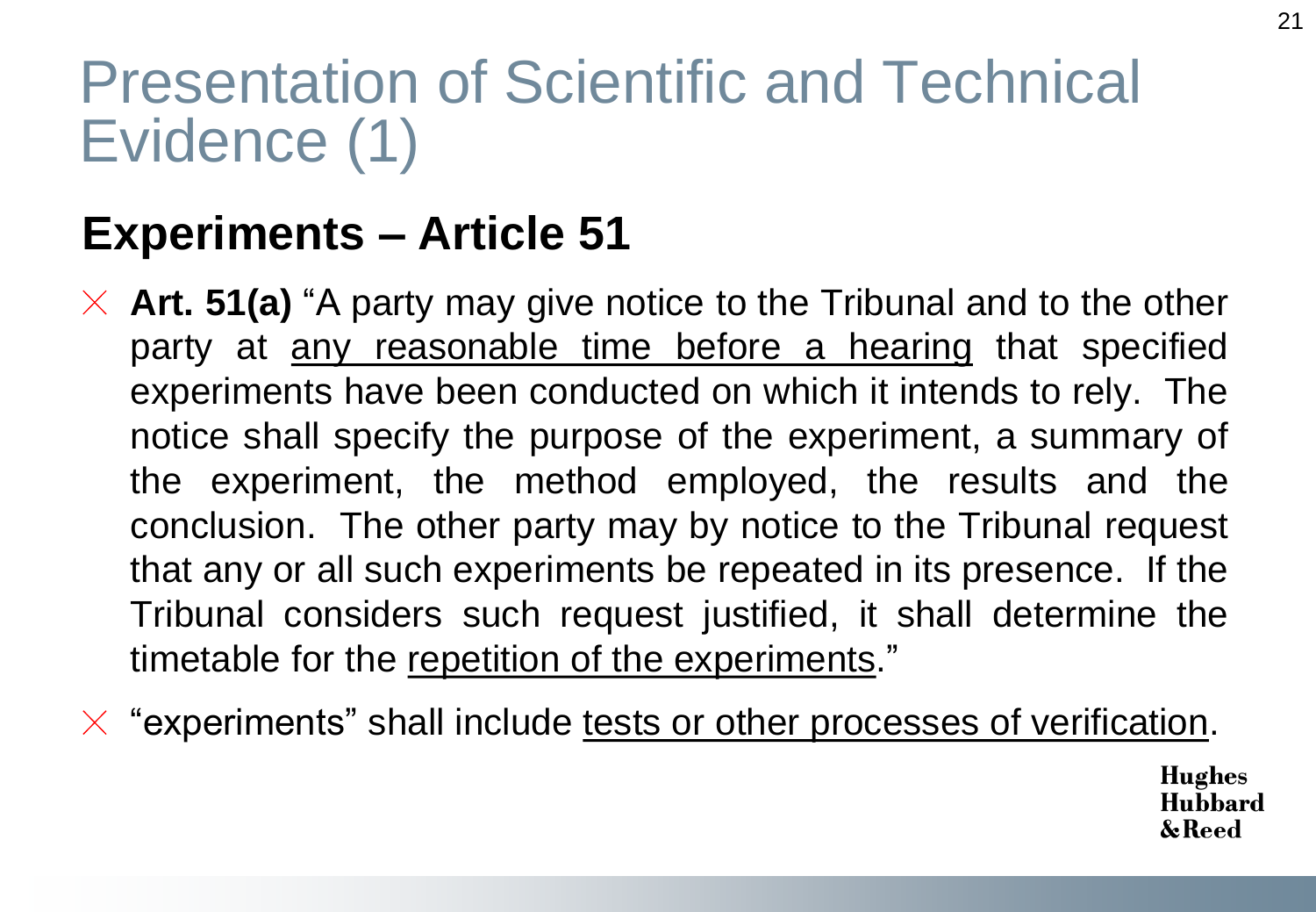## Presentation of Scientific and Technical Evidence (2)

### **Site Visits – Article 52**

"The Tribunal may, at the request of a party or on its own motion, inspect or require the inspection of any site, property, machinery, facility, production line, model, film, material, product or process it deems appropriate. A party may request such an inspection at any reasonable time prior to any hearing, and the Tribunal, if it grants such a request, shall determine the timing and arrangements for the inspection."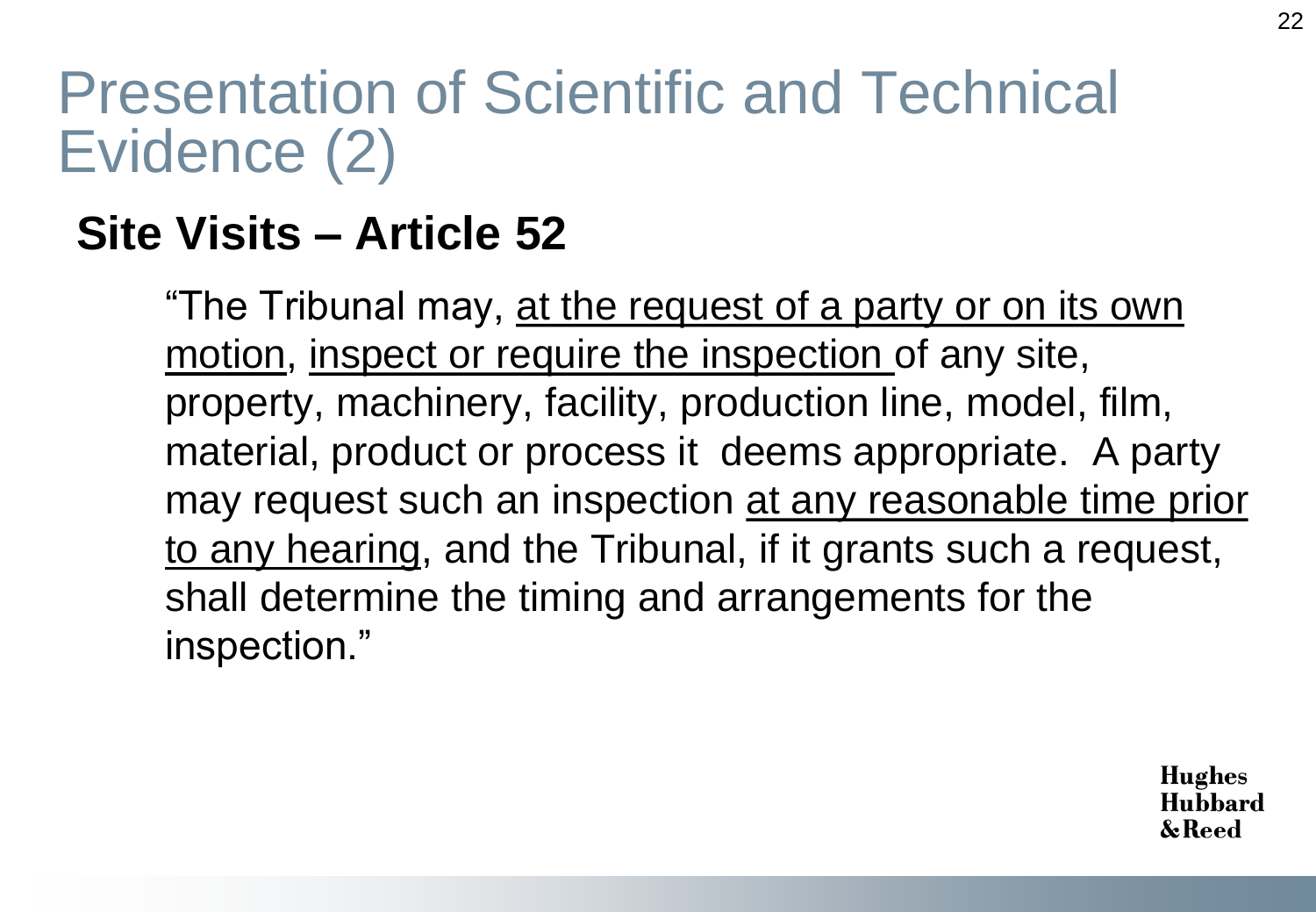### Presentation of Scientific and Technical Evidence (3)

### **Agreed Primers and Models – Article 53**

- $\times$  **Art. 53** The Tribunal may, where the parties so agree, determine that they shall jointly provide:
	- $\times$  a technical primer setting out the background of the scientific, technical or other specialised information necessary to fully understand the matters in issue; and
	- $\times$  models, drawings or other materials that the Tribunal or the parties require for reference purposes at any hearing.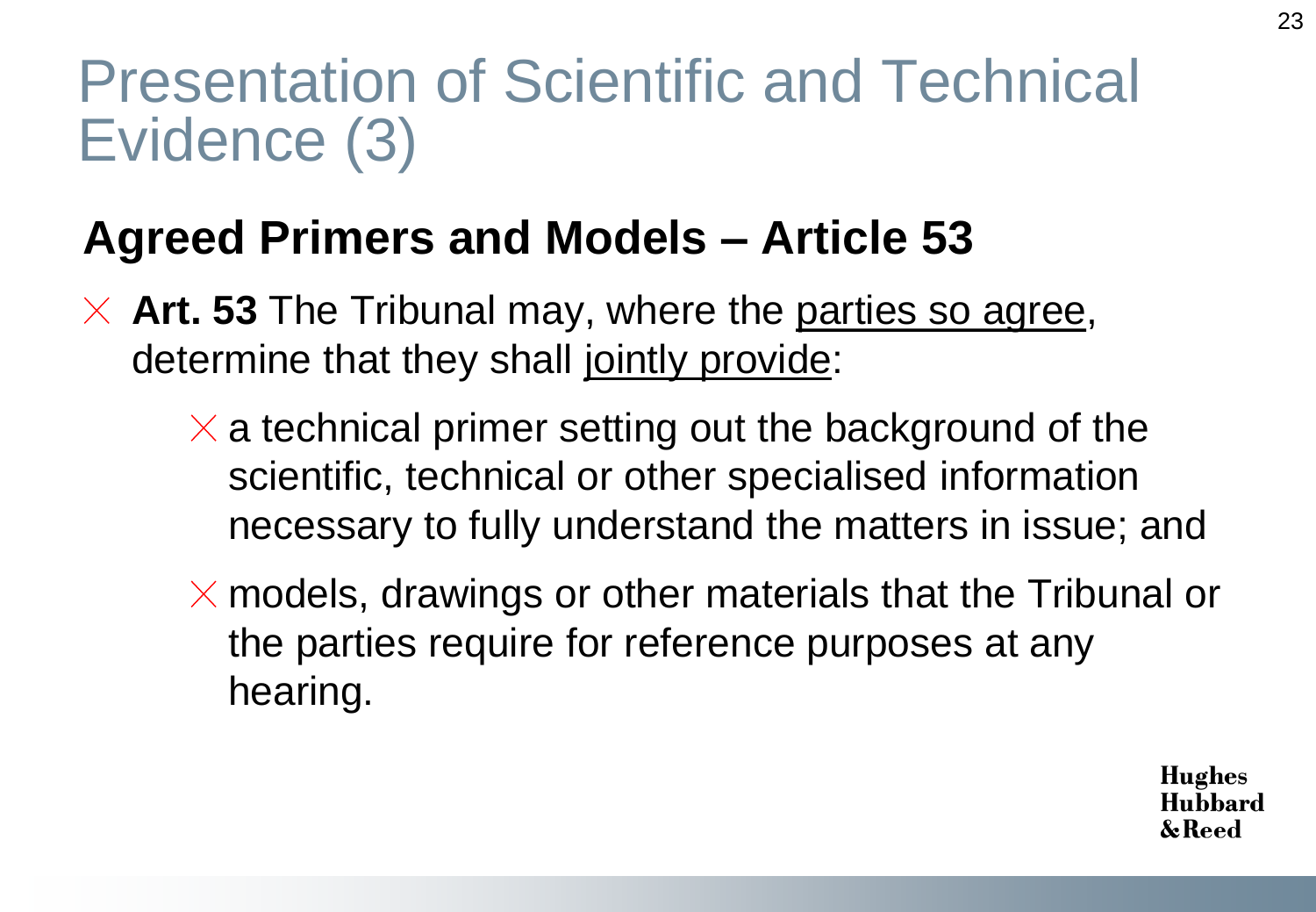### Disclosure of Trade Secrets and other Confidential Information: Article 54

#### **What constitutes Confidential Information** - Art. 54(a)

Confidential information shall mean any information, regardless of the medium in which it is expressed, which is:

- i. in the possession of a party;
- ii. not accessible to the public;
- iii. of commercial, financial or industrial significance; and
- iv. treated as confidential by the party possessing it

**Procedure for seeking a Protective Order** - Art. 54(b) and (c)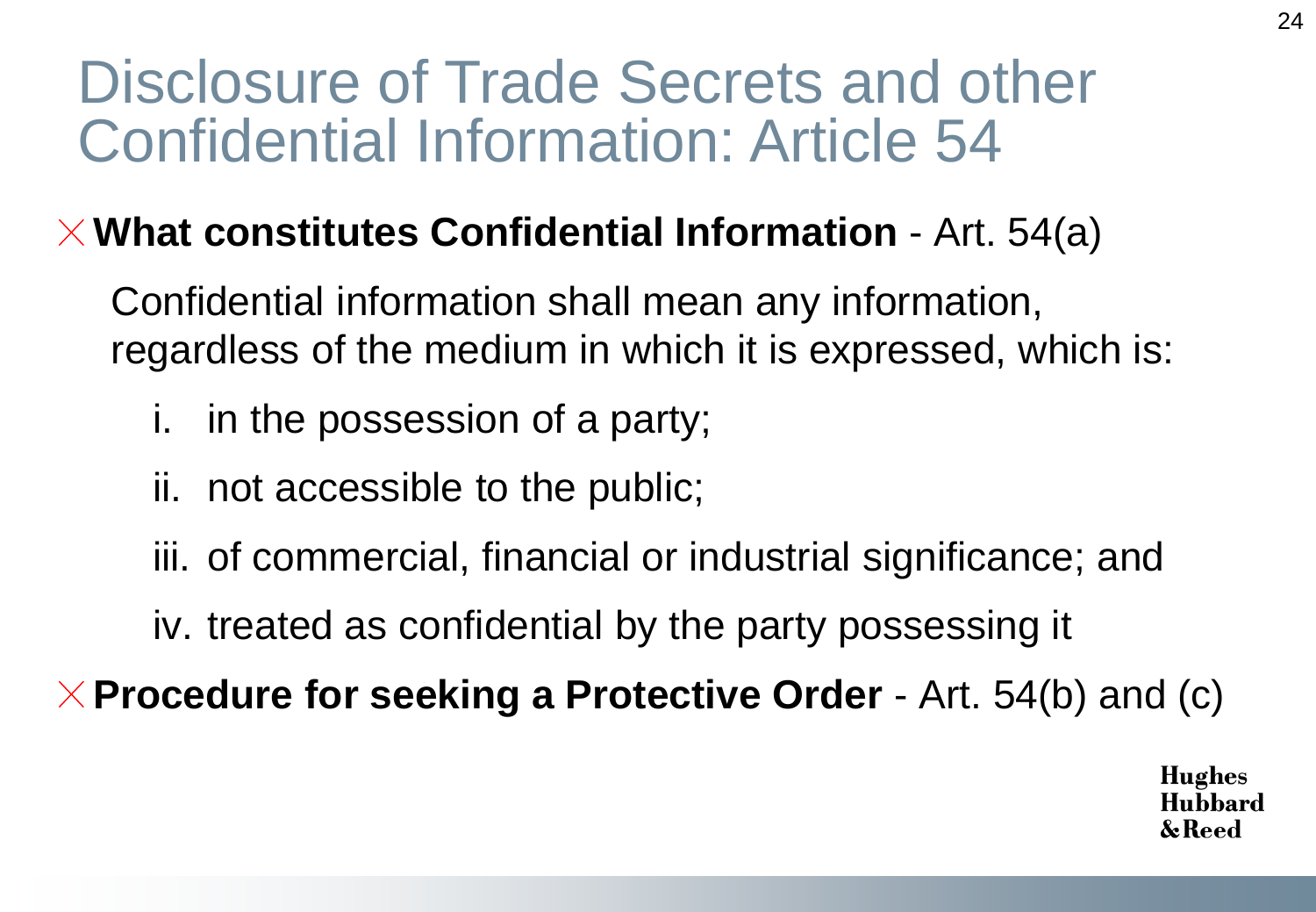## Hearings: Article 55

#### **Whether to hold a hearing or hearings** - Art. 55(a)

- $\Box$  A hearing or hearings could be held, when:
	- i. either party so requests;
	- ii. the Tribunal shall decide whether to hold such a hearing or hearings in the absence of a request;
- $\Box$  If no hearings are held, the proceedings shall be conducted on the basis of documents and other materials alone.
- $\Box$  Tribunal shall decide, after consultation with parties, the hearing will be conducted by videoconference, using online tools, or in-person.

#### **Requirements for hearings** - Art. 55(b) to (d)

The WIPO Rules leave it to the Tribunal and the parties to determine how the hearing is to be conducted (Procedural Order). **Hughes** Huhhard

& Keed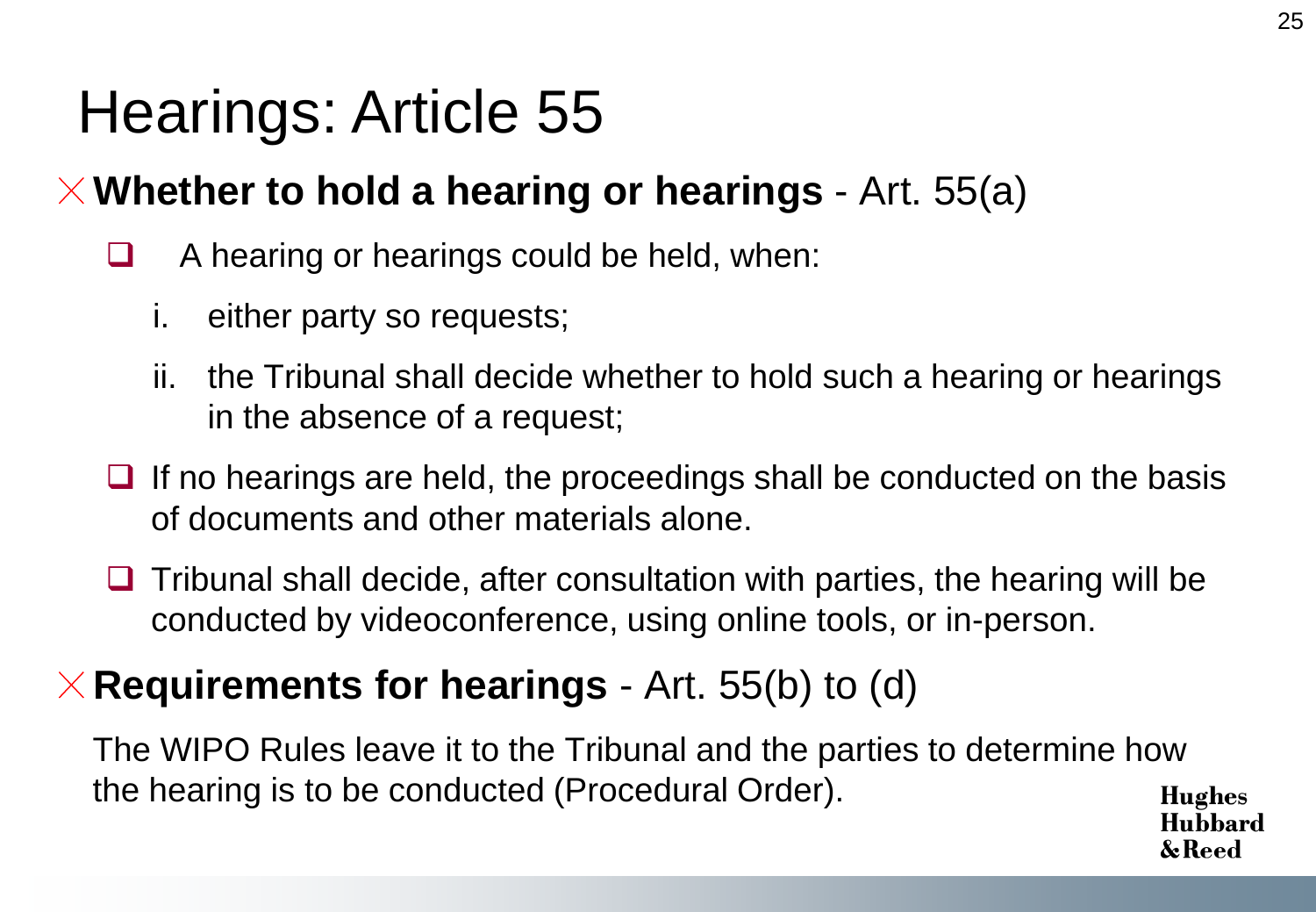## Closure of Proceedings: Article 59

- $\times$  Tribunal shall declare the proceedings closed when it is satisfied that the parties have had adequate opportunity to present submissions and evidence.
- $\times$  Tribunal may decide, on its own motion or upon application of a party, to re-open the proceedings at any time before the award is made, if it considers necessary owing to exceptional circumstances.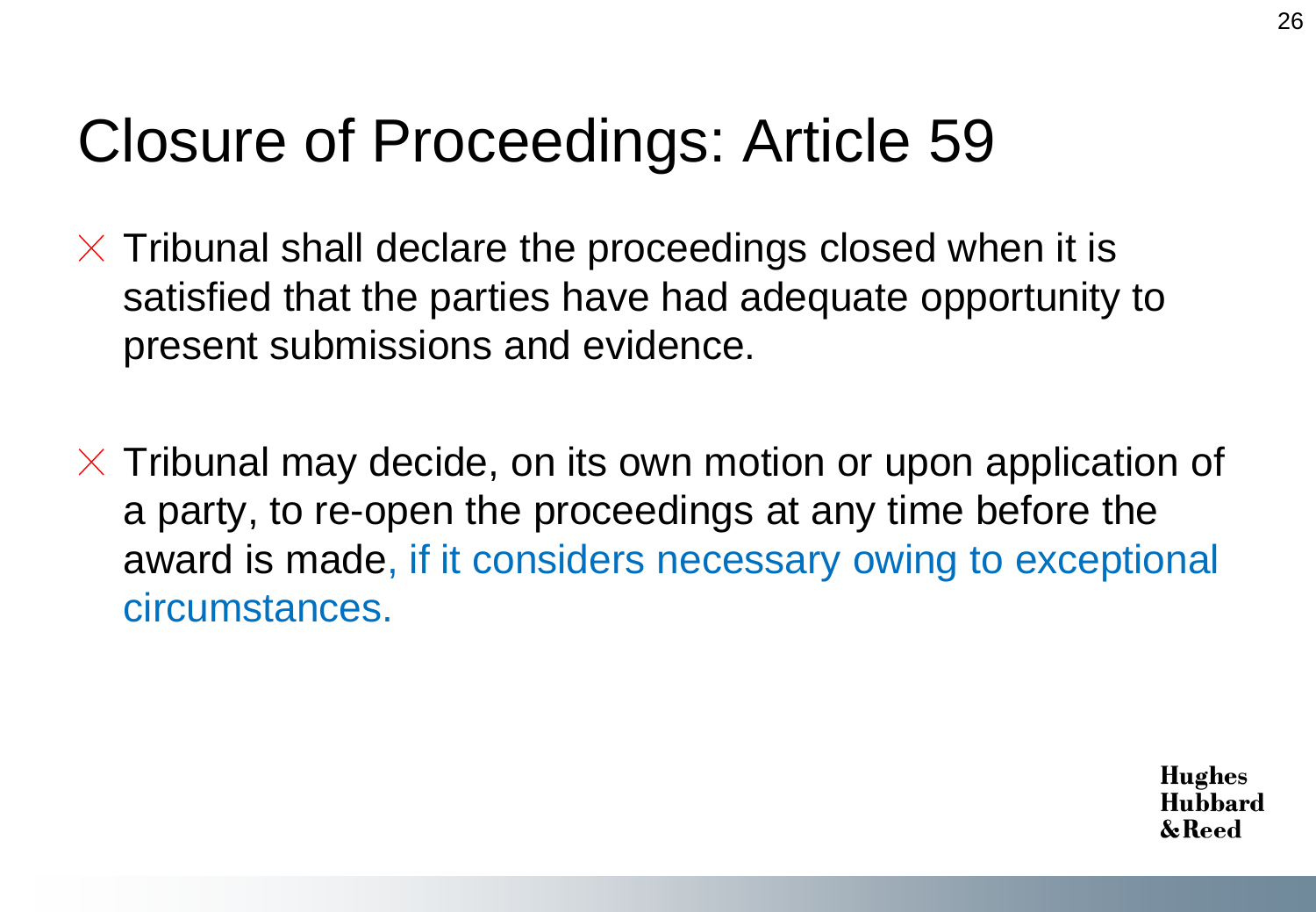## Dealing with Parties/Counsel Hostile to the Process (1)

### $\times$  Default (Art. 58)

- (a) No Statement of Claim  $\rightarrow$  Terminated;
- (b) No Statement of Defense  $\rightarrow$  Tribunal may proceed and render award;
- (c) "if a party, without showing good cause, fails to avail itself of the opportunity to present its case"  $\rightarrow$  Tribunal may proceed and render award;
- (d) "if a party, without showing good cause, fails to comply with any provision of, or requirement under, these Rules or Direction given by the Tribunal"  $\rightarrow$  Tribunal may draw adverse inferences.

#### $\times$  Failure to Pay Required Deposit (Art. 72(e))

"If a party fails, within 15 days after a reminder in writing, to pay the required deposit"  $\rightarrow$  deemed to have withdrawn the relevant claim or counter-claim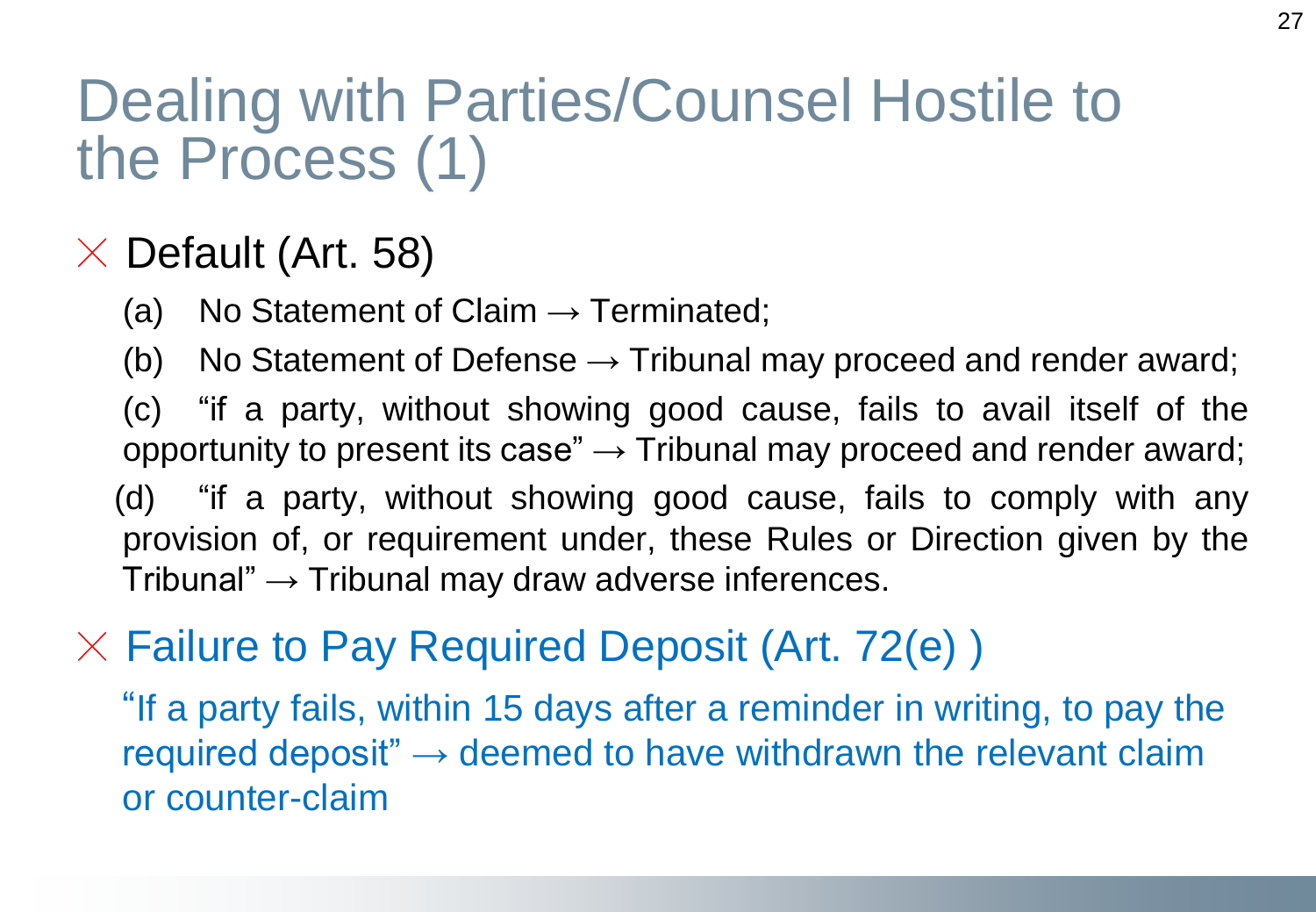### Dealing with Parties/Counsel Hostile to the Process (2)

### $\times$  Cost Sanction (Art. 74);

In its award, the Tribunal may, …order a party to pay the whole or part of reasonable expenses incurred by the other party in presenting its case, including those incurred for legal representatives and witnesses.

#### $\times$  Interim Measures (Art. 37, Art. 48).

- □ "provisional orders" or "other interim measures", "subject to appropriate security"
- $\Box$  "other party to provide security"
- □ "interim award"
- $\Box$  "request addressed to a judicial authority" shall not be deemed "incompatible with" or "waiver of" arbitration agreement.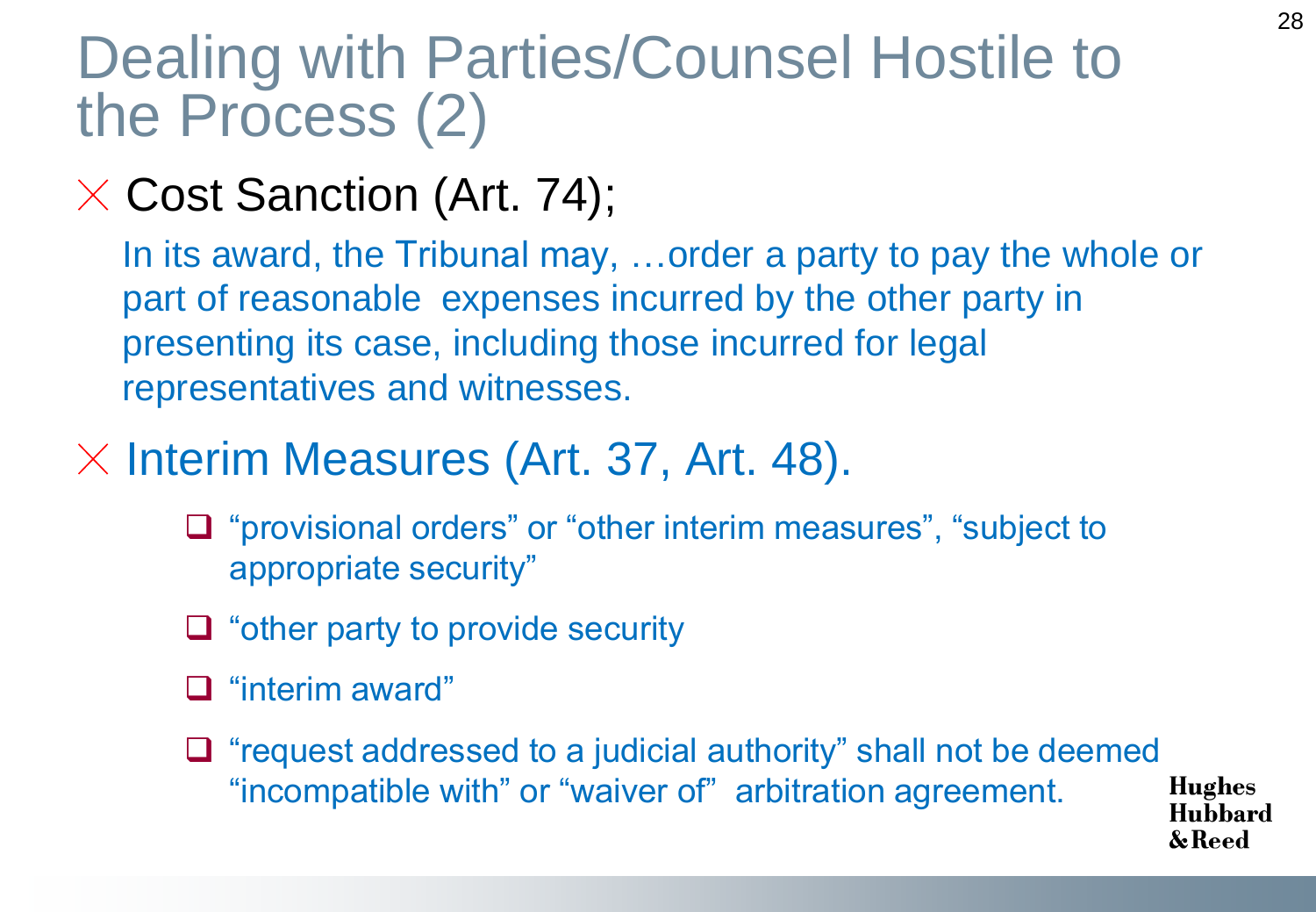### Dealing with Deposits - Parties Hostile to the Process

 $\times$  Deposits (Art. 72 WIPO Rules):

Amount determined by Center, half to be paid by each party

- $\times$  Half unpaid by one party to be paid by the other party (Art. 72 (c) WIPO Rules)
- $\times$  Supplementary deposits may be requested by Center during the proceedings (Art. 72 (b) WIPO Rules)

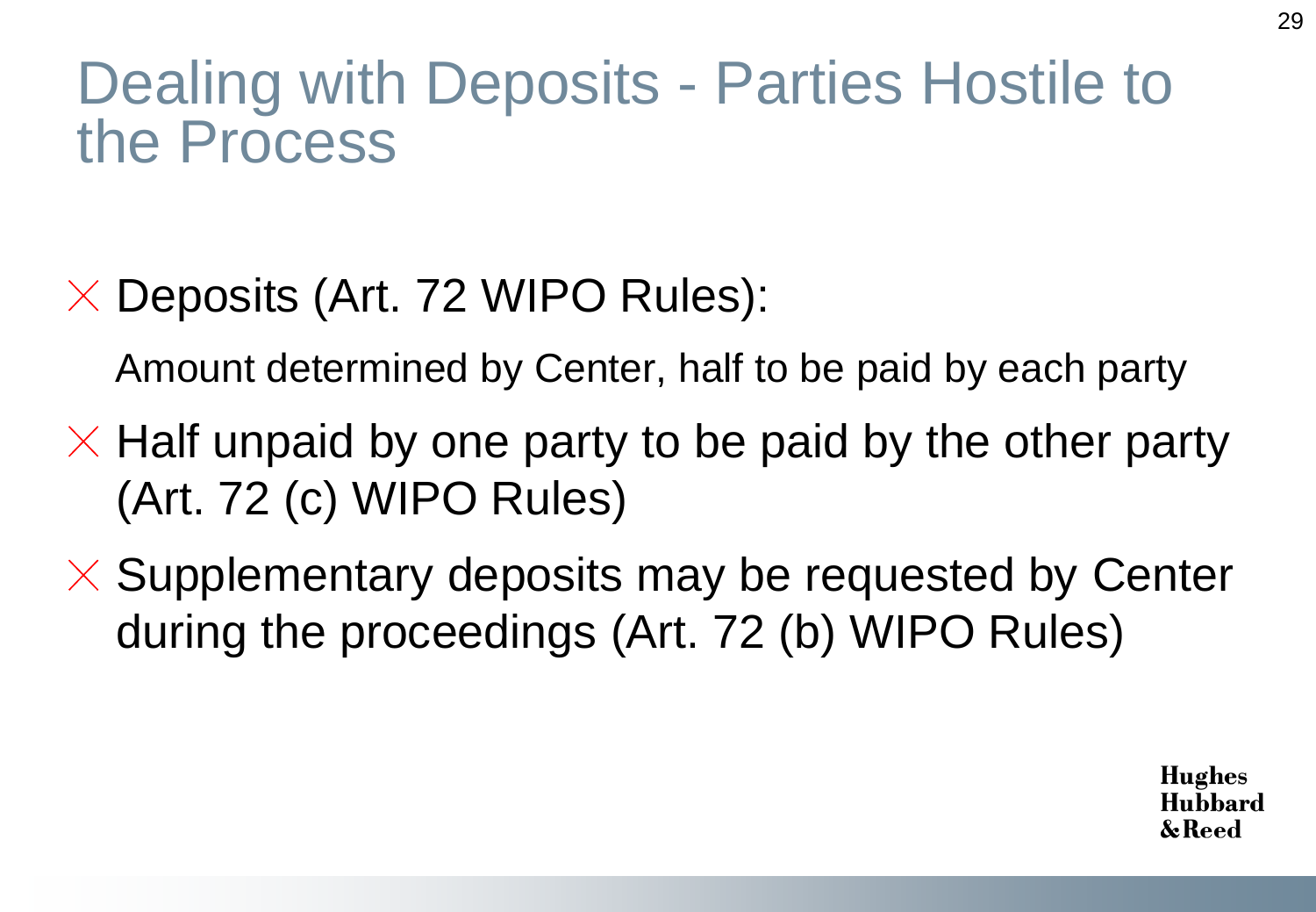### **China Perspective** - Is a WIPO Arbitration Clause with Chinese Seat Valid and Enforceable?

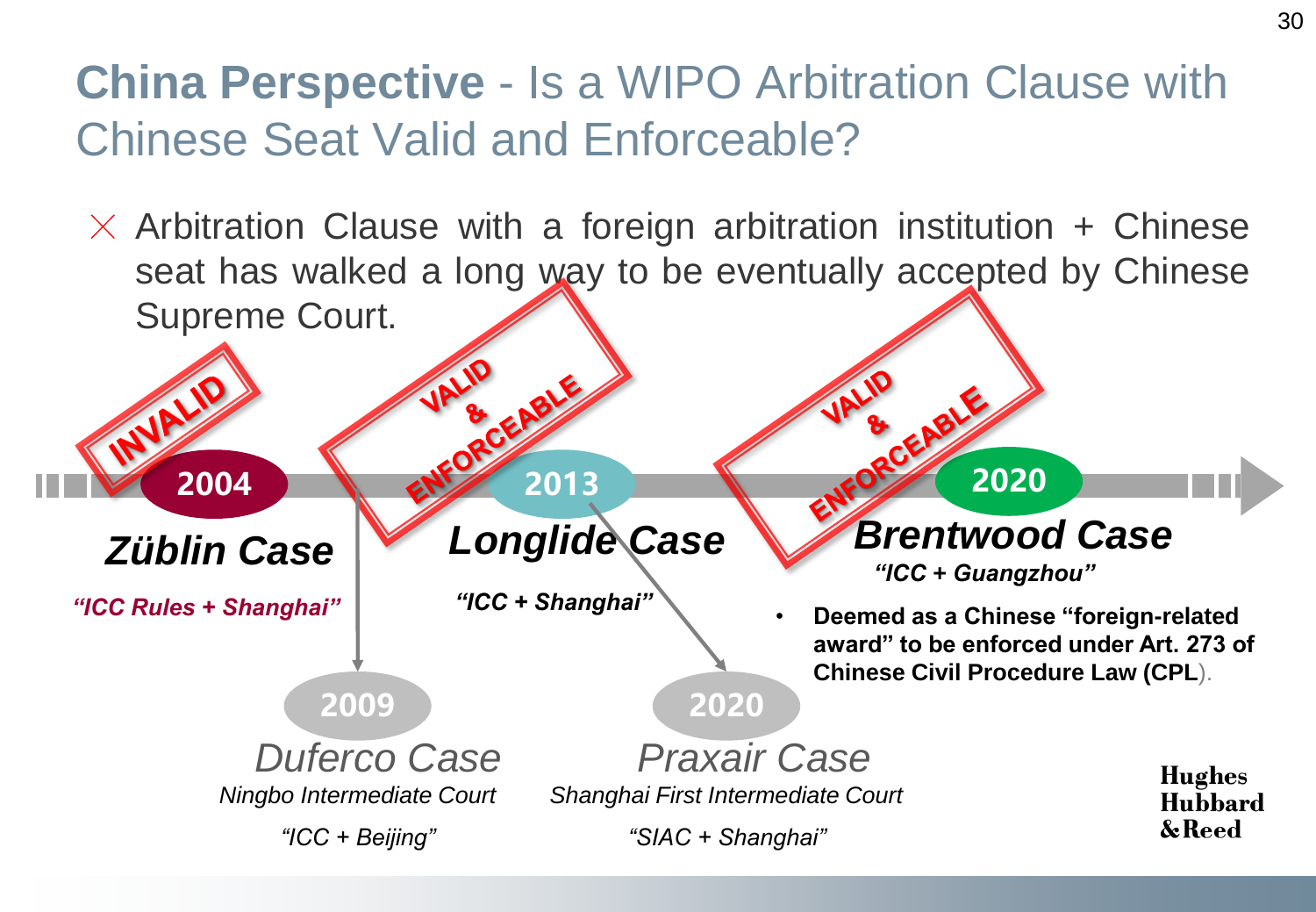### **China Perspective** - Is a WIPO Arbitration Clause with Chinese Seat Valid and Enforceable?

 $\times$  With *Brentwood*, a WIPO arbitration clause with Chinese seat will be considered as Chinese "foreign-related award" to be enforced under Chinese Civil Procedure Law (CPL) and Arbitration Law (AL).

| Clause                     | <b>Nationality</b>                        | Enforceability                                                                               |
|----------------------------|-------------------------------------------|----------------------------------------------------------------------------------------------|
| "WIPO Rules +<br>Geneva"   | Foreign arbitral award                    | To be enforced under New York<br>Convention<br>(as stipulated in CPL Art.283)                |
| "WIPO Rules +<br>Shanghai" | Chinese foreign-related<br>arbitral award | To be enforced under Chinese<br><b>Civil Procedural Law</b><br>(CPL Art. 273 and AL Art. 71) |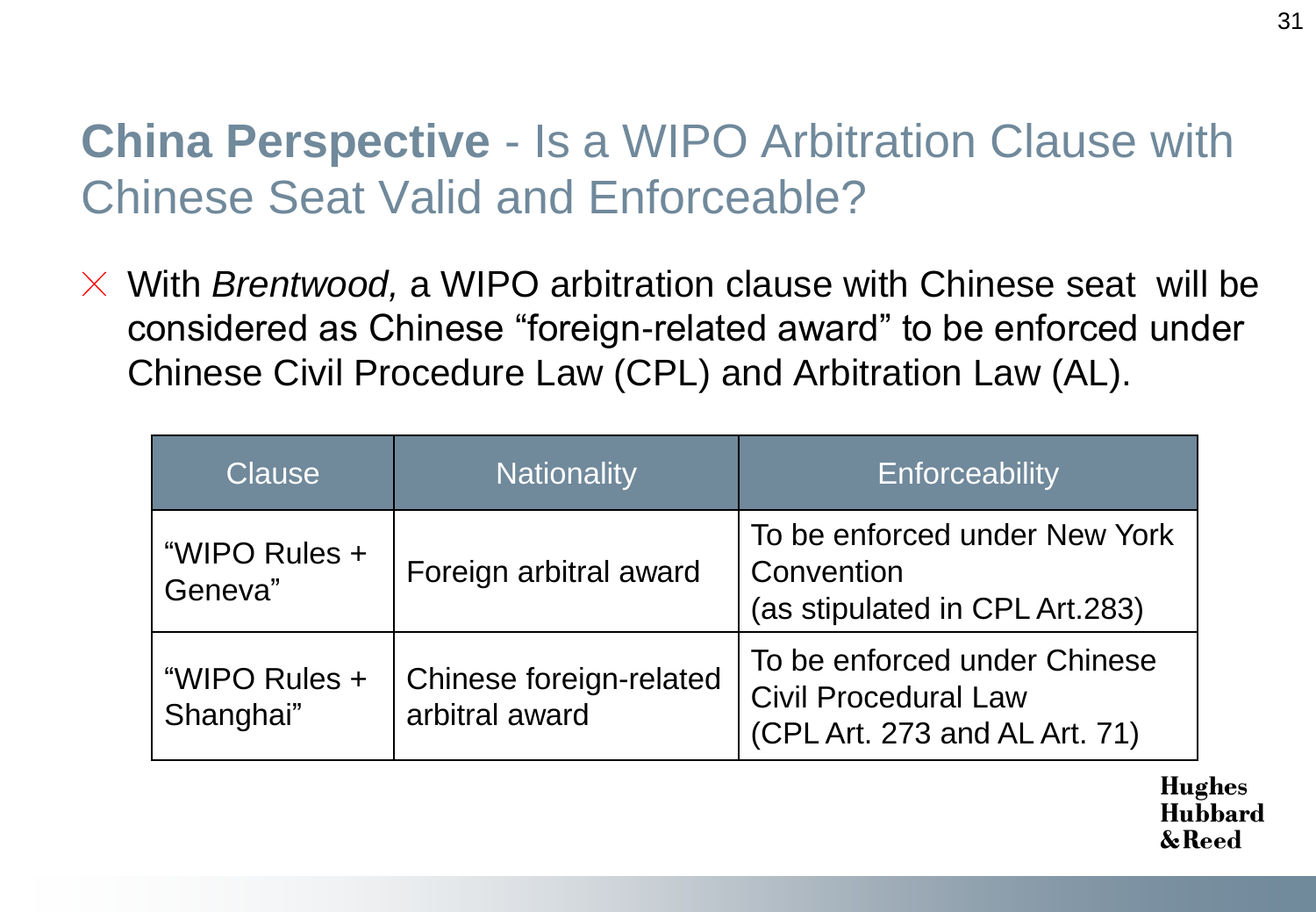#### **China Perspective** - Revised PRC Arbitration Law(draft)

- **Expanding applicable scope of arbitration** (Art. 2)  $\times$
- **Explicitly allowing foreign arbitral institutions to "establish business organization**   $\chi$ **and conduct foreign-related arbitration" in mainland China** (Art. 12)
- **Cancelling the hard rule of selecting an arbitration institution for valid arbitration**   $\times$ **agreement, and allowing ad hoc arbitration for "foreign-related commercial disputes"** (Art. 21, Art. 35, Arts. 91-93)
- **Adopting "seat of arbitration"** (Art. 27)  $\times$
- **Confirming international standard of the laws applicable to arbitration agreement**   $\chi$ (Art. 90)
- **Recognizing "Kompetenz-Kompetenz"** (Art. 28)  $\times$
- **Empowering Tribunal to grant interim measures, and recognizing emergency**   $\times$ **arbitrator** (Arts. 43-49)
- **Unifying the bifurcated standards for domestic or foreign-related awards in terms of**   $\mathsf{X}$ **setting-aside and enforcement** (Art. 77, Art. 82)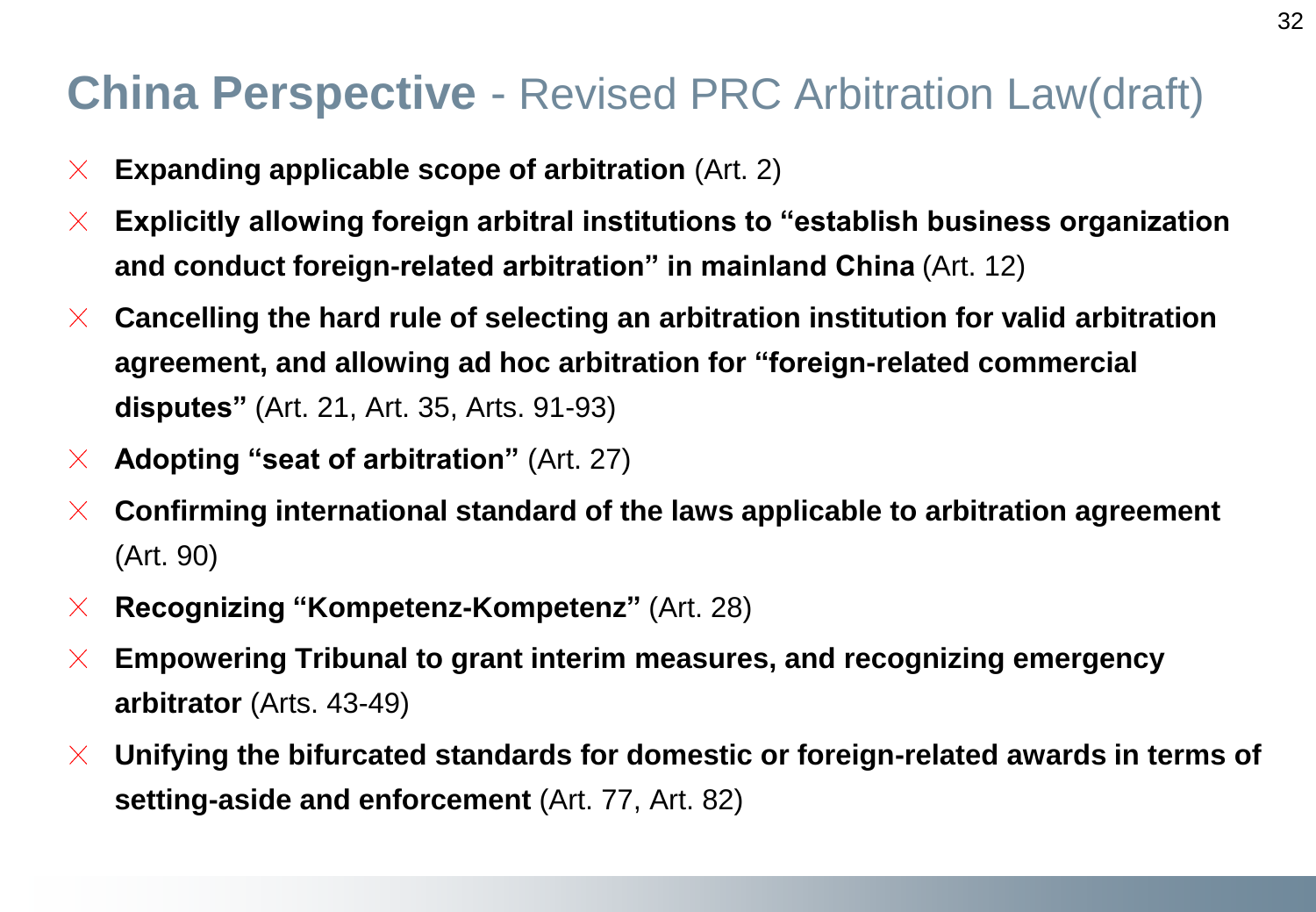#### **China Perspective** – HYPO

 $\times$  A European tech company (Claimant) and a Sino-US JV (Respondent) consider to draft an arbitration clause referring IP disputes to an IP expert for arbitration in Shanghai in accordance with the WIPO Arbitration Rules.

| <b>Elements</b>                                                          | <b>Current AL</b>      | <b>Revised Draft</b> |
|--------------------------------------------------------------------------|------------------------|----------------------|
| Foreign-related dispute?                                                 |                        |                      |
| Administered by WIPO in accordance with WIPO<br><b>Arbitration Rules</b> |                        |                      |
| "IP expert" + not selecting institution = ad hoc arbitration?            | X                      |                      |
| "arbitration in Shanghai"                                                | $\boldsymbol{\lambda}$ |                      |
| Applicable law on the validity of arbitration clause                     | X                      |                      |
| Arbitrator to grant interim measures                                     | X                      |                      |
| Arbitrator to review its own jurisdictional challenge                    | X                      |                      |
| Grounds to enforce or challenge future awards etc.                       | Х                      |                      |